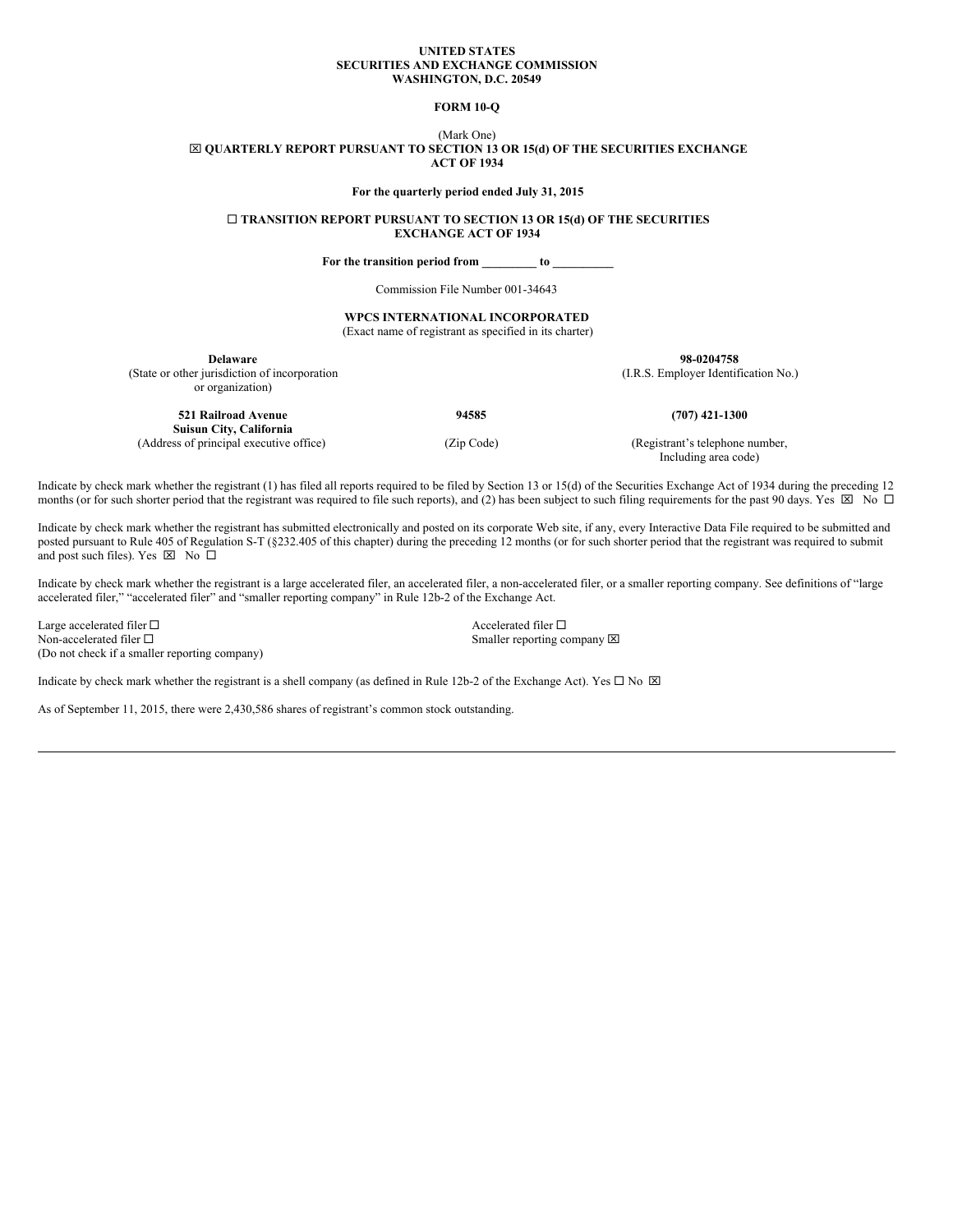# **TABLE OF CONTENTS**

# **PAGE**

| <b>PART I</b>     | <b>FINANCIAL INFORMATION</b>                                                                                          |    |
|-------------------|-----------------------------------------------------------------------------------------------------------------------|----|
|                   |                                                                                                                       |    |
| Item 1.           | <b>Financial Statements</b>                                                                                           |    |
|                   | Condensed consolidated balance sheets as of July 31, 2015 (unaudited) and April 30, 2015                              |    |
|                   | Condensed consolidated statements of operations for the three months ended July 31, 2015 and 2014 (unaudited)         |    |
|                   | Condensed consolidated statements of comprehensive loss for the three months ended July 31, 2015 and 2014 (unaudited) |    |
|                   | Condensed consolidated statement of equity (deficit) for the three months ended July 31, 2015 (unaudited)             | 6  |
|                   | Condensed consolidated statements of cash flows for the three months ended July 31, 2015 and 2014 (unaudited)         |    |
|                   | Notes to unaudited condensed consolidated financial statements                                                        | 9  |
| Item 2.           | Management's Discussion and Analysis of Financial Condition and Results of Operations                                 | 19 |
| Item 3.           | <b>Quantitative and Qualitative Disclosures About Market Risks</b>                                                    | 24 |
| Item 4.           | <b>Controls and Procedures</b>                                                                                        | 25 |
|                   |                                                                                                                       |    |
| <b>PART II</b>    | <b>OTHER INFORMATION</b>                                                                                              |    |
| Item 1.           | <b>Legal Proceedings</b>                                                                                              | 25 |
| Item 1A.          | <b>Risk Factors</b>                                                                                                   | 25 |
| Item 2.           | Unregistered Sales of Equity Securities and Use of Proceeds                                                           | 25 |
| Item 3.           | <b>Defaults Upon Senior Securities</b>                                                                                | 25 |
| Item 4.           | <b>Mine Safety Disclosures</b>                                                                                        | 25 |
| Item 5.           | <b>Other Information</b>                                                                                              | 25 |
| Item 6.           | <b>Exhibits</b>                                                                                                       | 25 |
|                   |                                                                                                                       |    |
| <b>SIGNATURES</b> |                                                                                                                       | 28 |
|                   |                                                                                                                       |    |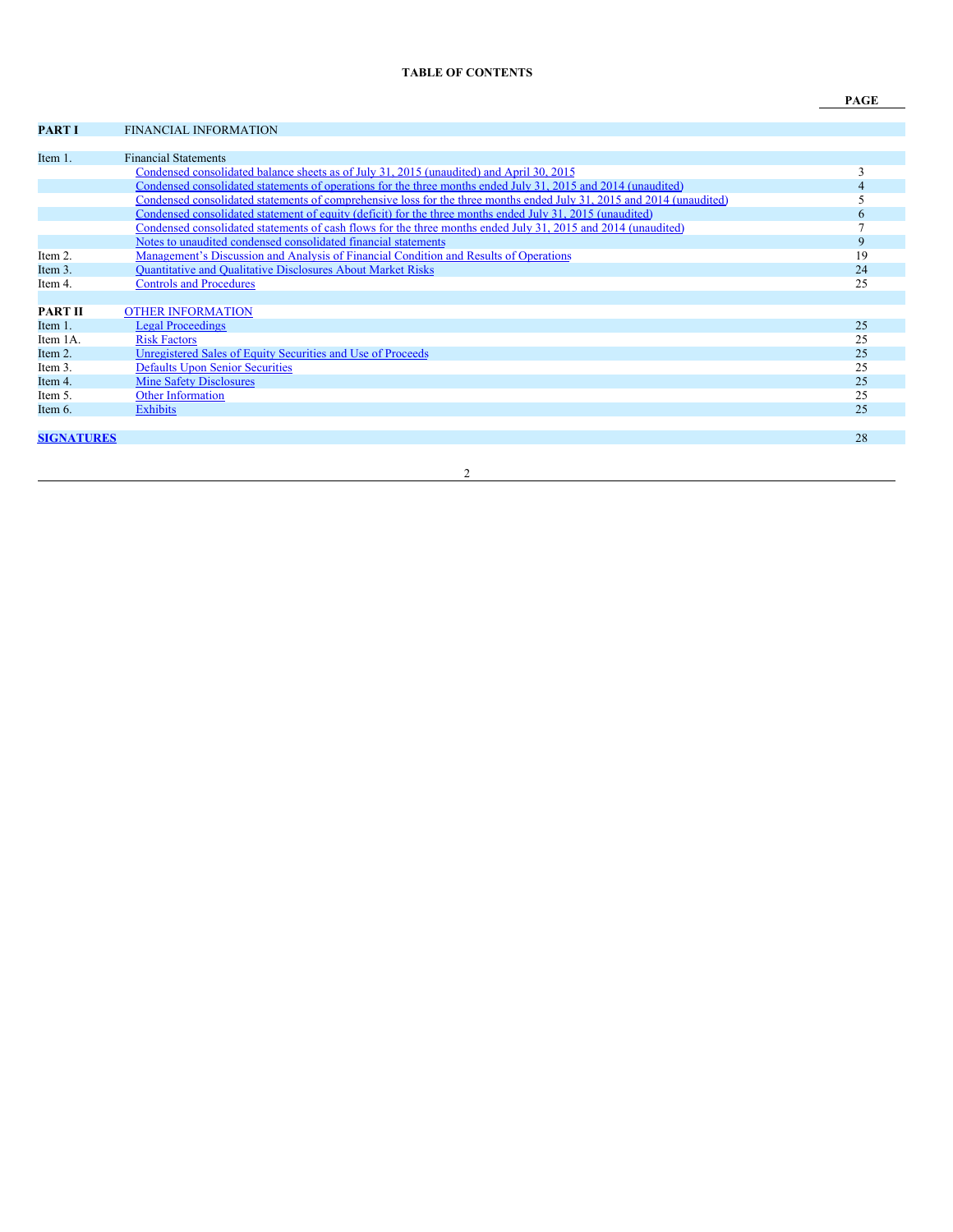# <span id="page-2-0"></span>**CONDENSED CONSOLIDATED BALANCE SHEETS (Unaudited)**

|                                                                                                                                                                                                                                            |              | July 31,<br>2015 |              | April 30,<br>2015 |
|--------------------------------------------------------------------------------------------------------------------------------------------------------------------------------------------------------------------------------------------|--------------|------------------|--------------|-------------------|
| <b>ASSETS</b>                                                                                                                                                                                                                              |              |                  |              |                   |
| Current assets:                                                                                                                                                                                                                            |              |                  |              |                   |
| Cash and cash equivalents                                                                                                                                                                                                                  | \$           | 5,539,610        | -S           | 2,364,360         |
| Accounts receivable, net of allowance of \$92,000 at July 31, 2015 and April 30, 2015, respectively                                                                                                                                        |              | 5,069,955        |              | 6,494,890         |
| Costs and estimated earnings in excess of billings on uncompleted contracts                                                                                                                                                                |              | 523,758          |              | 420,434           |
| Prepaid expenses and other current assets                                                                                                                                                                                                  |              | 75,305           |              | 159,769           |
| Current assets held for sale                                                                                                                                                                                                               |              | 5,037,959        |              | 4,566,251         |
| Total current assets                                                                                                                                                                                                                       |              | 16,246,587       |              | 14,005,704        |
| Property and equipment, net                                                                                                                                                                                                                |              | 158,724          |              | 162,986           |
| Other assets                                                                                                                                                                                                                               |              | 11,384           |              | 11,384            |
| Other assets held for sale                                                                                                                                                                                                                 |              | 978,211          |              | 977,119           |
|                                                                                                                                                                                                                                            |              |                  |              |                   |
| Total assets                                                                                                                                                                                                                               | \$           | 17,394,906       |              | 15, 157, 193      |
| <b>LIABILITIES AND EQUITY</b>                                                                                                                                                                                                              |              |                  |              |                   |
| Current liabilities:                                                                                                                                                                                                                       |              |                  |              |                   |
| Current portion of loans payable                                                                                                                                                                                                           | \$           | 43.905           | -S           | 39,935            |
| Accounts payable and accrued expenses                                                                                                                                                                                                      |              | 4,131,620        |              | 5,409,361         |
| Billings in excess of costs and estimated earnings on uncompleted contracts                                                                                                                                                                |              | 1,471,816        |              | 1,346,461         |
| Other payable to Zurich                                                                                                                                                                                                                    |              | 225,000          |              | 360,000           |
| Short-term promissory notes                                                                                                                                                                                                                |              |                  |              | 1,703,000         |
| Income taxes payable                                                                                                                                                                                                                       |              | 2,250            |              | 4,908             |
| Dividends payable                                                                                                                                                                                                                          |              | 228,568          |              | 677,546           |
| Current liabilities held for sale                                                                                                                                                                                                          |              | 7,935,488        |              | 5,710,807         |
| Total current liabilities                                                                                                                                                                                                                  |              | 14,038,647       |              | 15,252,018        |
| Loans payable, net of current portion                                                                                                                                                                                                      |              | 48,031           |              | 44,239            |
| <b>Total liabilities</b>                                                                                                                                                                                                                   |              | 14,086,678       |              | 15,296,257        |
|                                                                                                                                                                                                                                            |              |                  |              |                   |
| Commitments and contingencies                                                                                                                                                                                                              |              |                  |              |                   |
| Equity (deficit):                                                                                                                                                                                                                          |              |                  |              |                   |
| WPCS equity (deficit):                                                                                                                                                                                                                     |              |                  |              |                   |
| Preferred stock - \$0.0001 par value, 5,000,000 shares authorized at July 31, 2015 and April 30, 2015, respectively<br>Convertible Series F - 0 and 5,268 shares issued and outstanding at July 31, 2015 and April 30, 2015, respectively; |              |                  |              |                   |
| liquidation preference of \$0<br>Convertible Series F-1 - 1,858 and 5,642 shares issued and outstanding at July 31, 2015 and April 30, 2015,                                                                                               |              |                  |              | 1,589,933         |
| respectively; liquidation preference of \$3,089,348                                                                                                                                                                                        |              | 560,757          |              | 1,702,808         |
| Convertible Series G - 0 and 2,088 shares issued and outstanding at July 31, 2015 and April 30, 2015, respectively;<br>liquidation preference of \$0                                                                                       |              |                  |              | 731,706           |
| Convertible Series G-1 - 2,122 and 3,128 shares issued and outstanding at July 31, 2015 and April 30, 2015,<br>respectively; liquidation preference of \$4,329,212                                                                         |              | 743,726          |              | 1,096,250         |
| Convertible Series H - 3,943 and 0 shares issued and outstanding at July 31, 2015 and April 30, 2015, respectively;<br>liquidation preference of \$607,232                                                                                 |              | 607,232          |              |                   |
| Convertible Series H-1 - 8,532 and 0 shares issued and outstanding at July 31, 2015 and April 30, 2015, respectively;<br>liquidation preference of \$1,415,030                                                                             |              | 733,595          |              |                   |
| Common stock - \$0.0001 par value, 100,000,000 shares authorized, 2,200,649 and 982,660 shares issued and outstanding                                                                                                                      |              |                  |              |                   |
| as of July 31, 2015 and April 30, 2015, respectively                                                                                                                                                                                       |              | 220              |              | 98                |
| Additional paid-in capital                                                                                                                                                                                                                 |              | 80,469,531       |              | 70,380,397        |
| Accumulated deficit                                                                                                                                                                                                                        |              | (80, 732, 898)   |              | (76, 550, 894)    |
| Accumulated other comprehensive income on foreign currency translation                                                                                                                                                                     |              | 349,076          |              | 349,723           |
| Total WPCS equity (deficit)                                                                                                                                                                                                                |              | 2,731,239        |              | (699, 979)        |
| Noncontrolling interest                                                                                                                                                                                                                    |              | 576,989          |              | 560,915           |
| Total equity (deficit)                                                                                                                                                                                                                     |              | 3,308,228        |              | (139,064)         |
|                                                                                                                                                                                                                                            |              |                  |              |                   |
| Total liabilities and equity                                                                                                                                                                                                               | $\mathbb{S}$ | 17,394,906       | $\mathbb{S}$ | 15, 157, 193      |

The accompanying notes are an integral part of these condensed consolidated financial statements.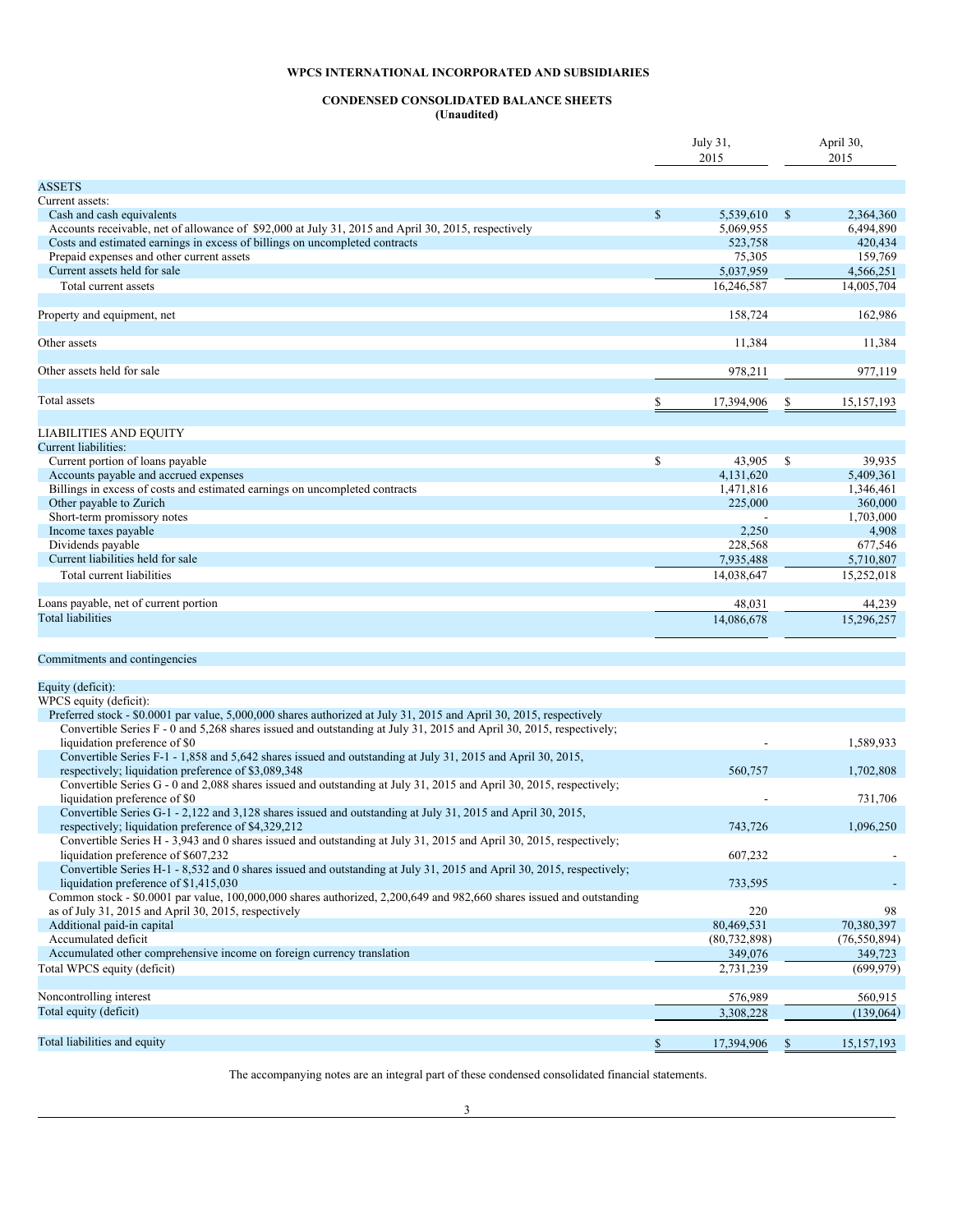# <span id="page-3-0"></span>**CONDENSED CONSOLIDATED STATEMENTS OF OPERATIONS**

**(Unaudited)**

|                                                                                      |                         | For the three months ended<br>July 31. |               |               |  |
|--------------------------------------------------------------------------------------|-------------------------|----------------------------------------|---------------|---------------|--|
|                                                                                      |                         | 2015                                   |               | 2014          |  |
| Revenue                                                                              | <b>S</b>                | 4,464,003                              | \$.           | 6,064,457     |  |
| Costs and expenses:                                                                  |                         |                                        |               |               |  |
| Cost of revenue                                                                      |                         | 3,447,203                              |               | 4.780.419     |  |
| Selling, general and administrative expenses                                         |                         | 1,312,803                              |               | 1,045,010     |  |
| Depreciation and amortization                                                        |                         | 14,969                                 |               | 16,183        |  |
|                                                                                      |                         | 4,774,975                              |               | 5,841,612     |  |
| Operating (loss) income                                                              |                         | (310,972)                              |               | 222,845       |  |
| Other income (expense):                                                              |                         |                                        |               |               |  |
| Interest expense                                                                     |                         | (892)                                  |               | (2,835,482)   |  |
| Income from Section 16 settlement                                                    |                         | 400,000                                |               |               |  |
| Other expenses                                                                       |                         | (2,906)                                |               | (7,500)       |  |
| Income (loss) from continuing operations before income tax provision                 |                         | 85,230                                 |               | (2,620,137)   |  |
| Income tax provision                                                                 |                         | 1,099                                  |               | 27,363        |  |
| Income (loss) from continuing operations                                             |                         | 84,131                                 |               | (2,647,500)   |  |
| Discontinued operations:                                                             |                         |                                        |               |               |  |
| Income (loss) from discontinued operations                                           |                         | 41,261                                 |               | (438, 114)    |  |
| Gain from disposal                                                                   |                         |                                        |               | 798,896       |  |
| Income from discontinued operations, net of tax                                      |                         | 41,261                                 |               | 360,782       |  |
| Consolidated net income (loss)                                                       |                         | 125,392                                |               | (2, 286, 718) |  |
| Net income (loss) attributable to noncontrolling interest                            |                         | 16,505                                 |               | (49,020)      |  |
| Net income (loss) attributable to WPCS                                               |                         | 108,887                                |               | (2, 237, 698) |  |
| Dividends declared on preferred stock                                                |                         | (3,587,121)                            |               | (74, 487)     |  |
| Deemed dividend on convertible preferred stock, due to beneficial conversion feature |                         | (703, 770)                             |               |               |  |
| Net loss attributable to WPCS common shareholders                                    | $\mathbb{S}$            | (4,182,004)                            | \$            | (2,312,185)   |  |
| Basic and diluted net loss attributable to WPCS common shareholders:                 |                         |                                        |               |               |  |
| Loss from continuing operations                                                      | $\overline{\mathbb{S}}$ | (2.86)                                 | \$            | (4.30)        |  |
| Income (loss) from discontinued operations                                           | $\overline{\mathbf{s}}$ | 0.02                                   | $\mathbf{s}$  | (0.62)        |  |
| Gain from disposal                                                                   | \$                      | $\blacksquare$                         | $\mathcal{S}$ | 1.26          |  |
| Basic and diluted net income from discontinued operations                            | \$                      | 0.02                                   | \$            | 0.64          |  |
| Basic and diluted net loss per common share attributable to WPCS                     | $\overline{\mathbb{S}}$ | (2.84)                                 | $\mathbf S$   | (3.66)        |  |
|                                                                                      |                         |                                        |               |               |  |
| Basic and diluted weighted average number of common shares outstanding               |                         | 1,470,248                              |               | 632,417       |  |

The accompanying notes are an integral part of these condensed consolidated financial statements.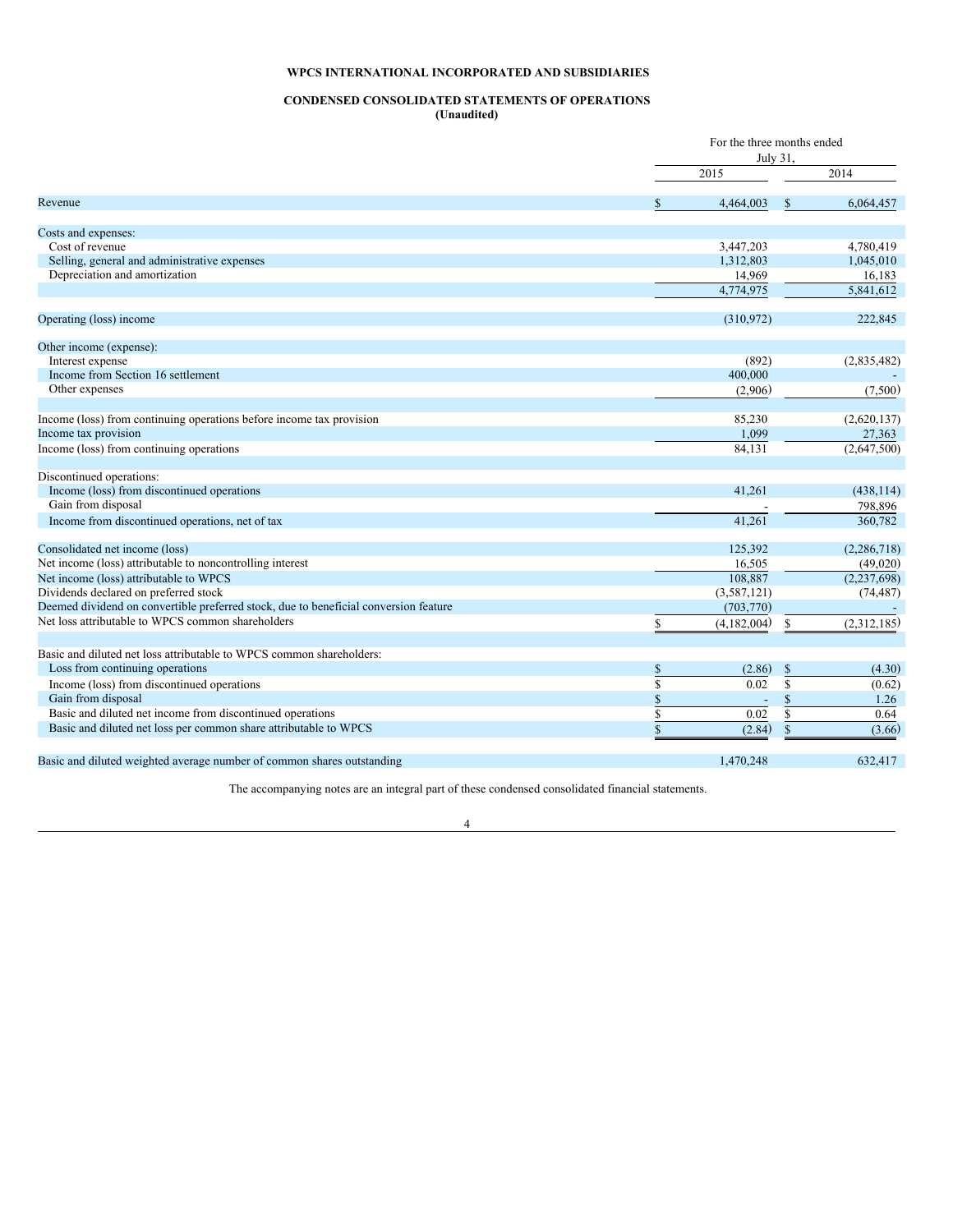# <span id="page-4-0"></span>**CONSOLIDATED STATEMENTS OF COMPREHENSIVE LOSS**

**(Unaudited)**

|                                                                                              | For the three months ended<br>July 31, |               |
|----------------------------------------------------------------------------------------------|----------------------------------------|---------------|
|                                                                                              | 2015                                   | 2014          |
| Consolidated net income (loss)                                                               | 125,392                                | (2, 286, 718) |
| Other comprehensive loss                                                                     |                                        |               |
| Foreign currency translation adjustments                                                     | (647)                                  | (7,010)       |
| Reclassification adjustments of other comprehensive loss on the sale of Australia operations |                                        | (866,719)     |
| Other comprehensive loss                                                                     | (647)                                  | (873, 729)    |
|                                                                                              |                                        |               |
| Comprehensive income (loss)                                                                  | 124,745                                | (3,160,447)   |
| Less: comprehensive loss attributable to noncontrolling interest                             | (431)                                  | (44, 405)     |
| Comprehensive income (loss) attributable to WPCS shareholders                                | 125,176                                | (3,116,042)   |

The accompanying notes are an integral part of these condensed consolidated financial statements.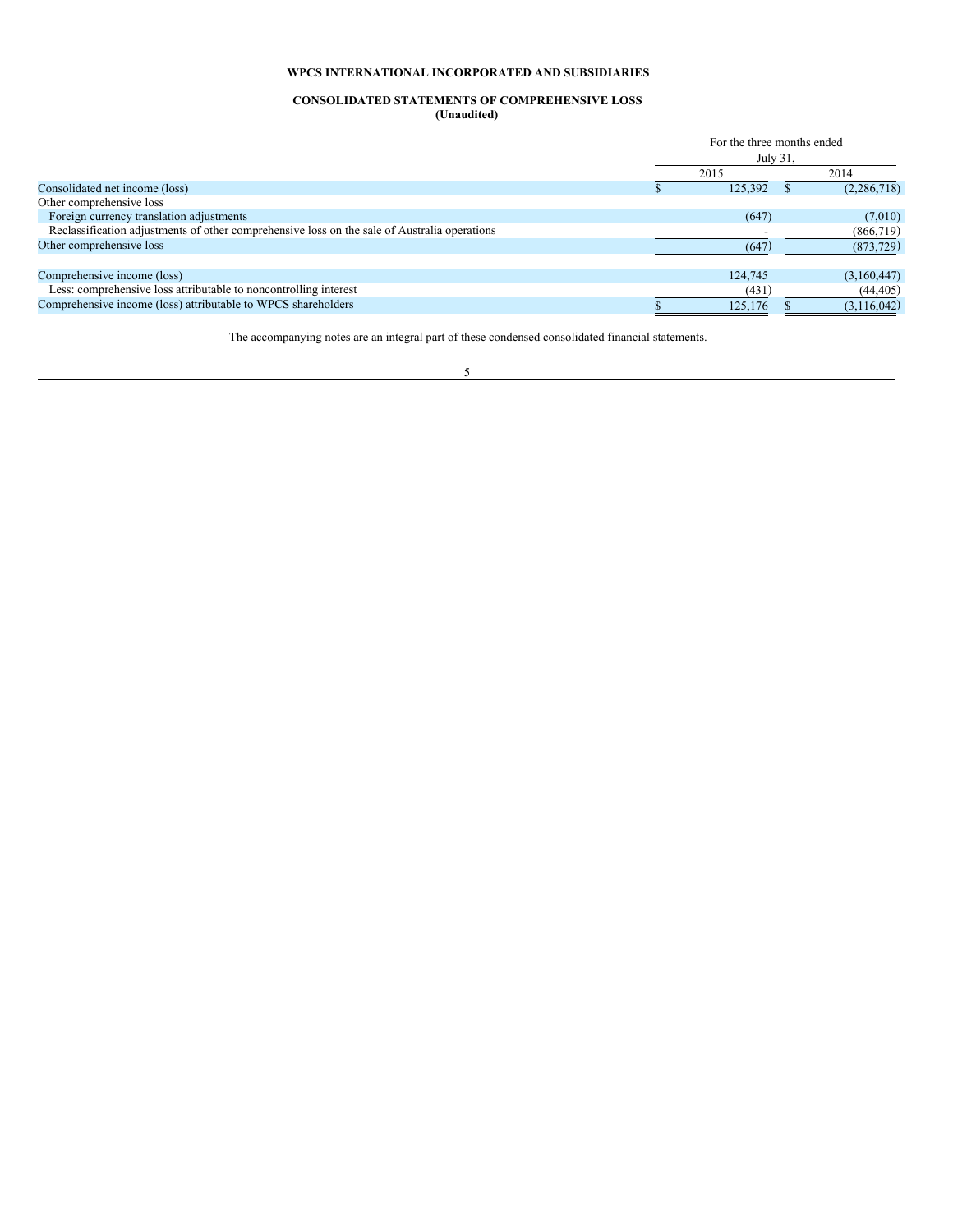# <span id="page-5-0"></span>**CONDENSED CONSOLIDATED STATEMENTS OF EQUITY (DEFICIT) (Unaudited)**

|                                                                                                                                     |                  | Preferred Stock     | Common Stock      |                          | Additional<br>Paid-In | Accumulated               | Accumulated<br>Other<br>Comprehensive | <b>WPCS</b>                   | Non-<br>Controlling | Total                        |
|-------------------------------------------------------------------------------------------------------------------------------------|------------------|---------------------|-------------------|--------------------------|-----------------------|---------------------------|---------------------------------------|-------------------------------|---------------------|------------------------------|
| Balance, April 30, 2015                                                                                                             | Shares<br>16,126 | Amount<br>5,120,697 | Shares<br>982,660 | Amount<br>98             | Capital<br>70,380,397 | Deficit<br>(76, 550, 894) | (Loss) Income<br>349,723              | Equity(Deficit)<br>(699, 979) | Interest<br>560,915 | Equity(Deficit)<br>(139,064) |
| Issuance of Series H-1 preferred<br>stock and warrants for cash                                                                     | 8,532            | 1,575,000           |                   |                          |                       |                           |                                       | 1,575,000                     |                     | 1,575,000                    |
| Issuance of warrants with Series H-<br>1 preferred stock                                                                            |                  | (841, 405)          |                   |                          | 841,405               |                           |                                       |                               |                     |                              |
| Beneficial conversion feature of<br>Series H-1 convertible preferred<br>stock                                                       |                  | (703, 770)          |                   |                          | 703,770               |                           |                                       |                               |                     |                              |
| Deemed dividends related to<br>immediate accretion of beneficial<br>conversion feature of Series H-1<br>convertible preferred stock |                  | 703,770             |                   |                          |                       | (703, 770)                |                                       |                               |                     |                              |
| Dividends declared on Series F and<br>F-1 preferred stock                                                                           |                  |                     |                   |                          |                       | (144, 055)                |                                       | (144, 055)                    |                     | (144, 055)                   |
| Dividends declared on Series G and<br>G-1 preferred stock                                                                           |                  |                     |                   |                          |                       | (67, 274)                 |                                       | (67, 274)                     |                     | (67, 274)                    |
| Make-whole amount on conversion<br>of preferred F-1 shares                                                                          |                  |                     |                   |                          |                       | (3,375,792)               |                                       | (3,375,792)                   |                     | (3,375,792)                  |
| Conversion of dividends payable<br>related to make-whole amount to<br>common stock                                                  |                  |                     | 152,075           | 15                       | 3,375,777             |                           |                                       | 3,375,792                     |                     | 3,375,792                    |
| Conversion of a portion of the<br>dividends payable related to Series<br>F preferred stock                                          |                  |                     | 13,959            | $\overline{1}$           | 313,185               |                           |                                       | 313,186                       |                     | 313,186                      |
| Conversion of a portion of the<br>dividends payable related to Series<br>F-1 preferred stock                                        |                  |                     | 8,705             | $\mathbf{1}$             | 188,639               |                           |                                       | 188,640                       |                     | 188,640                      |
| Conversion of a portion of the<br>dividends payable related to Series<br>G preferred stock                                          |                  |                     | 7,022             | 1                        | 129,654               |                           |                                       | 129,655                       |                     | 129,655                      |
| Conversion of a portion of the<br>dividends payable related to Series<br>G-1 preferred stock                                        |                  |                     | 1,697             |                          | 28,826                |                           |                                       | 28,826                        |                     | 28,826                       |
| Conversion of short term<br>convertible note to Series H<br>preferred stock                                                         | 8,435            | 1,299,000           |                   |                          |                       |                           |                                       | 1,299,000                     |                     | 1,299,000                    |
| Conversion of Series F preferred<br>stock to common stock                                                                           | (5,268)          | (1,589,933)         | 239,454           | 24                       | 1,589,909             |                           |                                       |                               |                     |                              |
| Conversion of Series F-1 preferred<br>stock to common stock                                                                         | (3,784)          | (1,142,051)         | 172,001           | 17                       | 1,142,034             |                           |                                       |                               |                     |                              |
| Conversion of Series G preferred<br>stock to common stock                                                                           | (2,088)          | (731,706)           | 116,453           | 12                       | 731,694               |                           |                                       |                               |                     |                              |
| Conversion of Series G-1 preferred<br>stock to common stock                                                                         | (1,006)          | (352, 524)          | 56,108            | 6                        | 352,518               |                           |                                       |                               |                     |                              |
| Conversion of Series H preferred<br>stock to common stock                                                                           | (4, 492)         | (691,768)           | 449,200           | 45                       | 691,723               |                           |                                       |                               |                     |                              |
| Fractional shares issued on reverse<br>split                                                                                        |                  |                     | 1,315             |                          |                       |                           |                                       |                               |                     |                              |
| Other comprehensive loss                                                                                                            |                  |                     |                   | $\overline{\phantom{a}}$ |                       | $\overline{\phantom{a}}$  | (647)                                 | (647)                         | (431)               | (1,078)                      |
| Net loss attributable to<br>noncontrolling interest                                                                                 |                  |                     |                   |                          |                       |                           |                                       |                               | 16,505              | 16,505                       |
| Net loss attributable to WPCS                                                                                                       |                  |                     |                   |                          |                       | 108,887                   |                                       | 108,887                       |                     | 108,887                      |
| Balance, July 31, 2015                                                                                                              | 16,455           | \$2,645,310         | 2,200,649         | $\mathbb{S}$<br>220      | \$80,469,531          | \$ (80, 732, 898)         | 349,076<br>\$                         | 2,731,239<br>\$               | \$ 576,989          | 3,308,228<br>\$              |

The accompanying notes are an integral part of these condensed consolidated financial statements.

<u> 1989 - Johann Stoff, deutscher Stoffen und der Stoffen und der Stoffen und der Stoffen und der Stoffen und der</u>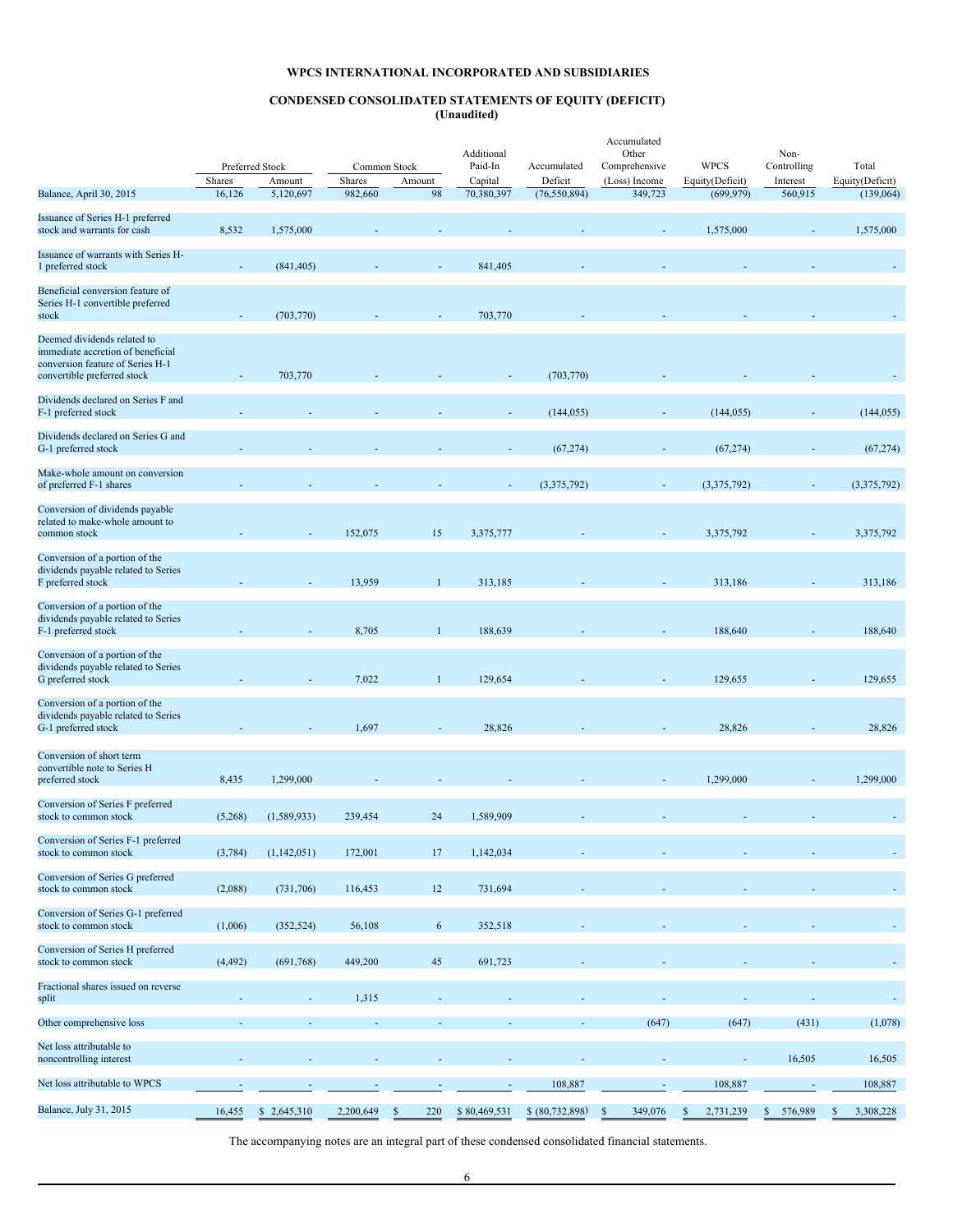# <span id="page-6-0"></span>**CONDENSED CONSOLIDATED STATEMENTS OF CASH FLOWS**

**(Unaudited)**

|                                                                                                        | For the three months ended<br>July 31, |             |               |             |
|--------------------------------------------------------------------------------------------------------|----------------------------------------|-------------|---------------|-------------|
|                                                                                                        |                                        |             |               |             |
|                                                                                                        |                                        | 2015        |               | 2014        |
| Operating activities:                                                                                  |                                        |             |               |             |
| Net income (loss) from operations                                                                      | $\mathbb{S}$                           | 84,131      | <sup>\$</sup> | (2,647,500) |
| Consolidated net income from discontinued operations                                                   |                                        | 41,261      |               | 360,782     |
| Adjustments to reconcile consolidated net loss to net cash provided by (used in) operating activities: |                                        |             |               |             |
| Depreciation and amortization                                                                          |                                        | 14,969      |               | 16,183      |
| Amortization of notes discount                                                                         |                                        |             |               | 853,417     |
| Interest expense related to make-whole amount                                                          |                                        |             |               | 1,889,716   |
| Gain on sale of Pride                                                                                  |                                        |             |               | (798, 896)  |
| Income on Section 16 settlement                                                                        |                                        | (400,000)   |               |             |
| Changes in operating assets and liabilities:                                                           |                                        |             |               |             |
| Accounts receivable                                                                                    |                                        | 1,424,935   |               | (1,577,117) |
| Costs and estimated earnings in excess of billings on uncompleted contracts                            |                                        | (103, 324)  |               | (169, 500)  |
| Deferred contract costs                                                                                |                                        |             |               | 929         |
| Current assets held for sale                                                                           |                                        | (506, 215)  |               | 1,188,498   |
| Prepaid expenses and other current assets                                                              |                                        | 84,464      |               | (84,620)    |
| Other assets                                                                                           |                                        |             |               | 18,150      |
| Other assets held for sale                                                                             |                                        | (34, 522)   |               | 179,591     |
| Income taxes payable                                                                                   |                                        | (2.658)     |               | (2,200)     |
| Accounts payable and accrued expenses                                                                  |                                        | (1,277,741) |               | 2,082,017   |
| Current liabilities held for sale                                                                      |                                        | 2,200,030   |               | (559, 652)  |
| Accrued severance expense                                                                              |                                        |             |               | (1,218,750) |
| Billings in excess of costs and estimated earnings on uncompleted contracts                            |                                        | 125,355     |               | (182, 441)  |
| Net cash provided by (used in) operating activities                                                    |                                        | 1.650.685   |               | (651, 393)  |
|                                                                                                        |                                        |             |               |             |
| Investing activities:                                                                                  |                                        |             |               |             |
| Acquisition of property and equipment                                                                  |                                        | (10,707)    |               | (137, 314)  |
| Net cash used in investing activities                                                                  |                                        | (10, 707)   |               | (137, 314)  |
|                                                                                                        |                                        |             |               |             |
| Financing activities:                                                                                  |                                        |             |               |             |
| Proceeds from issuance of Series H-1 preferred stock and warrants                                      |                                        | 1,575,000   |               |             |
| Borrowings under loan payable obligations                                                              |                                        | 7,762       |               | 10,559      |
| Repayments under other payable to Zurich                                                               |                                        | (135,000)   |               |             |
| Repayments of short term convertible note                                                              |                                        | (4,000)     |               |             |
| Dividends paid on preferred stock                                                                      |                                        |             |               | (72, 034)   |
| Net cash provided by (used in) financing activities                                                    |                                        | 1,443,762   |               | (61, 475)   |
|                                                                                                        |                                        |             |               |             |
| Effect of exchange rate changes on cash                                                                |                                        | 91,510      |               | (7,939)     |
|                                                                                                        |                                        |             |               |             |
| Net increase (decrease) in cash and cash equivalents                                                   |                                        | 3,175,250   |               | (858, 121)  |
| Cash and cash equivalents, beginning of the quarter                                                    |                                        | 2,364,360   |               | 2,177,070   |
| Cash and cash equivalents, end of the quarter                                                          | $\mathbb{S}$                           | 5,539,610   | $\mathbb{S}$  | 1,318,949   |
|                                                                                                        |                                        |             |               |             |

The accompanying notes are an integral part of these condensed consolidated financial statements.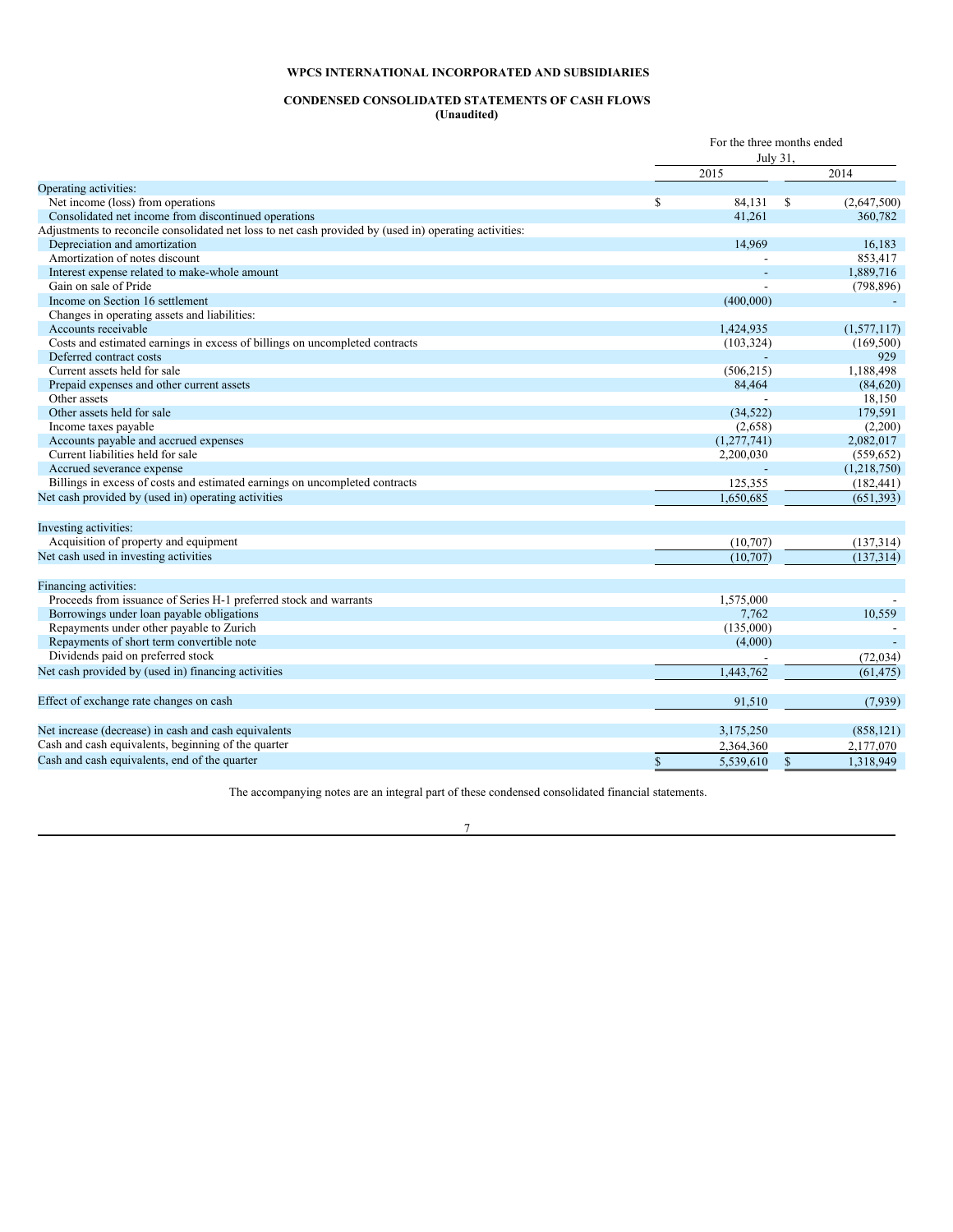# **CONDENSED CONSOLIDATED STATEMENTS OF CASH FLOWS (CONTINUED)**

# **(Unaudited)**

|                                                                              | For the three months ended<br>July 31, |  |         |
|------------------------------------------------------------------------------|----------------------------------------|--|---------|
|                                                                              | 2015                                   |  | 2014    |
| Schedule of non-cash investing and financing activities:                     |                                        |  |         |
| Declaration on preferred dividend payable                                    | 3,587,121                              |  |         |
| Warrants issued with convertible preferred stock                             | 841,405 \$                             |  |         |
| Deemed dividend on conversion of preferred stock to common stock             | 703,770                                |  |         |
| Conversion of dividends payable related to make-whole amount to common stock | 3,375,792 \$                           |  |         |
| Conversion of dividends payable related to Series F-1 preferred stock        | 501,826                                |  |         |
| Conversion of dividends payable related to Series G-1 preferred stock        | 158,481                                |  |         |
| Conversion of short term promissory notes to Series H preferred stock        | 1,299,000                              |  |         |
| Conversion of Series F and F-1 preferred stock to common stock               | 2.731.984                              |  |         |
| Conversion of Series G and G-1 preferred stock to common stock               | 1,084,230                              |  |         |
| Conversion of Series H preferred stock to common stock                       | 691,768                                |  |         |
| Settlement of severance obligation and sale of Pride                         |                                        |  | 970,000 |
| Declaration on preferred dividends payable                                   |                                        |  | 74,487  |

The accompanying notes are an integral part of these condensed consolidated financial statements.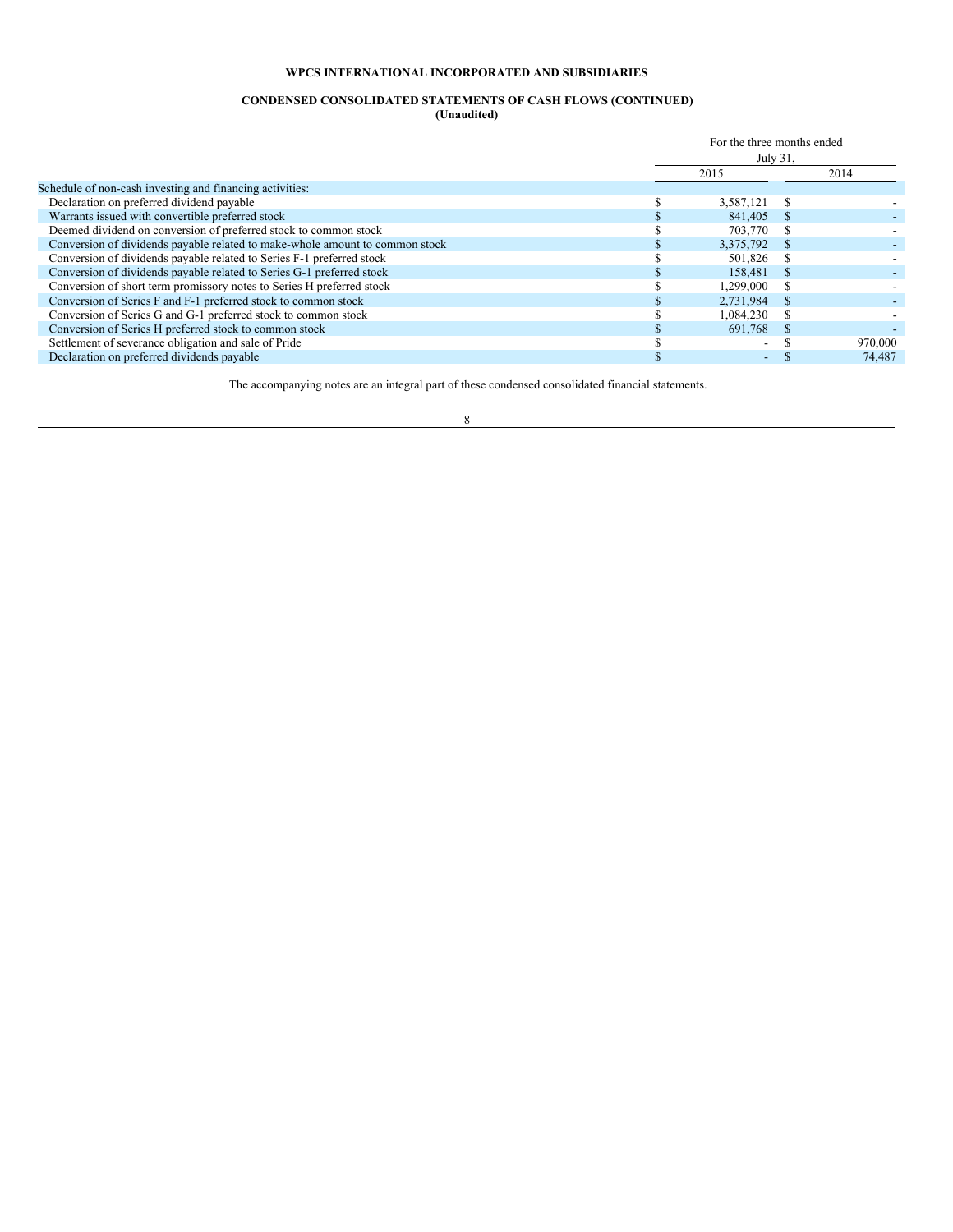#### <span id="page-8-0"></span>**NOTE 1 - BASIS OF PRESENTATION AND LIQUIDITY**

#### *Basis of Presentation*

The consolidated financial statements include the accounts of WPCS International Incorporated, a Delaware corporation ("WPCS") and its wholly and majority-owned subsidiaries, (collectively, the "Company"). The Company's subsidiaries based in the United States ("US") include, or have included: WPCS International - Suisun City, Inc. (the "Suisun City Operations"), WPCS International - Lakewood, Inc. (the "Lakewood Operations"), WPCS International - Hartford, Inc. (the "Hartford Operations"), WPCS International - Trenton, Inc. (the "Trenton Operations"), WPCS International - Seattle, Inc. (the "Seattle Operations"), WPCS International - Portland, Inc. (the "Portland Operations") and BTX Trader, LLC ("BTX"). International operations include WPCS Asia Limited, a 60% joint venture interest in Tai'an AGS Pipeline Construction Co. Ltd. (the "China Operations"), and WPCS Australia Pty Ltd, WPCS International – Brendale Pty Ltd., and The Pride Group (QLD) Pty Ltd., (collectively, the "Australia Operations").

With the recent divestitures of The Pride Group (QLD) Pty Ltd. ("Pride"), BTX, substantially all of the assets of the Seattle Operations, and the sale of the China Operations (subsequent to July 31, 2015), the Suisun City Operations is the Company's only remaining continuing operation as of July 31, 2015. As such, the Company intends to dissolve the remaining inactive domestic and international subsidiaries listed above, as soon as it is administratively feasible to do so.

Certain reclassifications associated with the discontinued operations of Pride, BTX, and the Seattle Operations have been made to the prior years' financial information in order to conform to the current year's presentation. The reclassifications had no impact on previously reported net loss or stockholders' equity. In addition, as of July 31, 2015, the Company has entered into an Interest Purchase Agreement to sell all of its ownership in its China Operations and therefore has classified all activity related to its China Operations as discontinued operations in these financial statements. (Subsequent to July 31, 2015, the Company completed the sale of the China Operations).

The Company specializes in contracting services, with 56 (14 full-time and 42 part-time union) employees in one operation center and currently offers communications infrastructure services through the Suisun City Operations.

### *Liquidity and Capital Resources*

As of July 31, 2015, the Company had working capital of approximately \$2,208,000, which consisted of current assets of approximately \$16,247,000 and current liabilities of approximately \$14,039,000. This compares to a working capital deficiency of approximately \$1,246,000 at April 30, 2015. The current liabilities as presented in the balance sheet at July 31, 2015 primarily include approximately \$7,935,000 of liabilities held for sale (primarily associated with our China Operations), \$4,132,000 of accounts payable and accrued expenses, \$229,000 of dividends payable and approximately \$1,472,000 of billings in excess of costs and estimated earnings on uncompleted contracts.

Our cash and cash equivalents balance at July 31, 2015 was approximately \$5,540,000.

During the quarter ended July 31, 2015, the Company completed a series of transactions that it believes will provide it with sufficient working capital and equity to operate the next twelve months from the date of filing this report, while it continues its plan to seek growth opportunities, including, but not limited: (i) organic growth to complement and enhance existing operations; (ii) acquisitions; and/or (iii) a viable merger candidate.

The transactions included the: (i) elimination of \$1,703,000 of promissory notes which were due and payable on September 30, 2015; (ii) issuance of common stock to satisfy approximately \$660,000 of the \$677,000 of preferred stock dividends payable at April 30, 2015; (iii) completion of a \$1,575,000 equity financing; and (iv) closing of a \$1,000,000 line of credit for our Suisun Operations.

These events have provided cash to the Company and eliminated future cash requirements. Along with expected continued operating profits from its Suisun Operations for fiscal year 2016 and lower corporate overhead, these are the primary factors that support the belief that the Company will have adequate liquidity for the next twelve months.

# **NOTE 2 - SUMMARY OF SIGNIFICANT ACCOUNTING POLICIES**

A summary of significant accounting policies consistently applied in the preparation of the accompanying consolidated financial statements follows:

#### *Principles of Consolidation*

All significant intercompany transactions and balances have been eliminated in these consolidated financial statements.

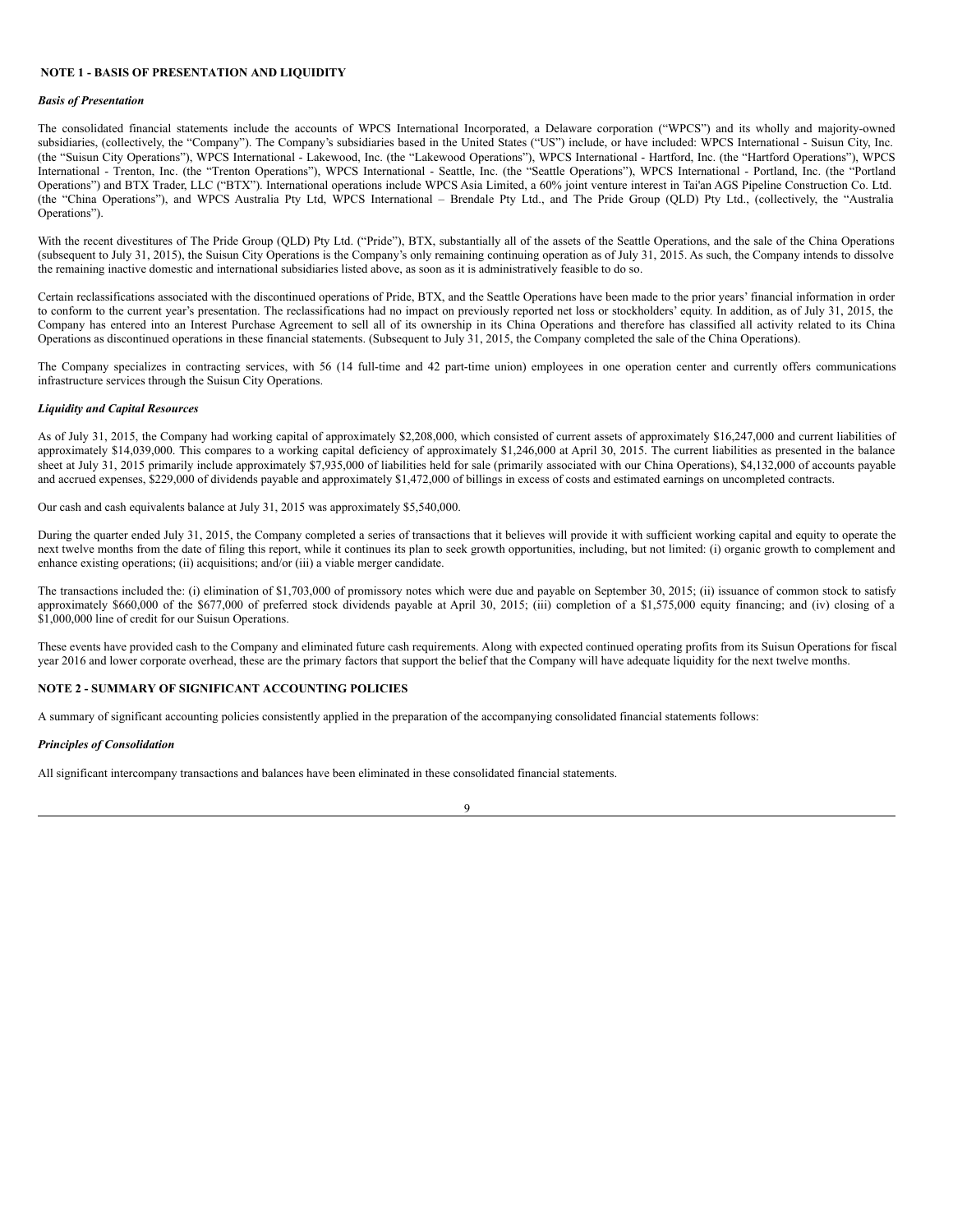#### *Use of Estimates*

In preparing financial statements in conformity with accounting principles generally accepted in the US, management is required to make estimates and assumptions that affect the reported amounts of assets and liabilities and the disclosure of contingent assets and liabilities at the date of the financial statements and revenue and expenses during the reporting period. The most significant estimates relate to the calculation of percentage-of-completion on uncompleted contracts, allowance for doubtful accounts, realization of deferred tax assets and valuation of equity instruments. Actual results could differ from these estimates.

#### *Accounts Receivable*

Accounts receivable are due within contractual payment terms and are stated at amounts due from customers net of an allowance for doubtful accounts. Credit is extended based on evaluation of a customer's financial condition. Accounts outstanding longer than the contractual payment terms are considered past due. The Company determines its allowance by considering a number of factors, including the length of time trade accounts receivable are past due, the Company's previous loss history, the customer's current ability to pay its obligation to the Company, and the condition of the general economy and the industry as a whole. The Company writes off accounts receivable when they become uncollectible, and payments subsequently received on such receivables are credited to the allowance for doubtful accounts.

Substantially all of the \$5,070,000 of accounts receivable is associated with the Suisun City Operations. There were two customers of the Suisun City Operations who comprised 29% and 19% of the Company's total accounts receivable. Also included in the accounts receivable is retainage receivable of \$1,193,000 and \$1,119,000 at July 31, 2015 and April 30, 2015, respectively, and both the retainer and aged accounts receivable are expected to be collected.

#### *Revenue Recognition*

Domestically, the Company generates its revenue by offering low voltage communications infrastructure contracting services. The Company's contracting services report revenue pursuant to customer contracts that span varying periods of time. The Company reports revenue from contracts when persuasive evidence of an arrangement exists, fees are fixed or determinable, and collection is reasonably assured.

The Company records revenue and profit from long-term contracts on a percentage-of-completion basis, measured by the percentage of contract costs incurred to date to the estimated total costs for each contract. Contracts in process are valued at cost plus accrued profits less earned revenues and progress payments on uncompleted contracts. Contract costs include direct materials, direct labor, third party subcontractor services and those indirect costs related to contract performance. Contracts are generally considered substantially complete when engineering is completed and/or site construction is completed.

The Company has numerous contracts that are in various stages of completion. Such contracts require estimates to determine the appropriate cost and revenue recognition. Cost estimates are reviewed monthly on a contract-by-contract basis, and are revised periodically throughout the life of the contract such that adjustments to profit resulting from revisions are made cumulative to the date of the revision. Significant management judgments and estimates, including the estimated cost to complete projects, which determines the project's percent complete, must be made and used in connection with the revenue recognized in the accounting period. Current estimates may be revised as additional information becomes available. If estimates of costs to complete long-term contracts indicate a loss, provision is made currently for the total loss anticipated.

The length of the Company's contracts varies but is typically between three months and two years. Assets and liabilities related to long-term contracts are included in current assets and current liabilities in the accompanying consolidated balance sheets as they will be liquidated in the normal course of contract completion, although this may require more than one year. For the three months ended July 31, 2015, 15% and 21% of our Suisun City Operations revenue was derived from two customers as compared to one customer who generated 51% of the revenue for the same period in 2014.

The Company also recognizes certain revenue from short-term contracts when the services have been provided to the customer. For maintenance contracts, revenue is recognized ratably over the service period.

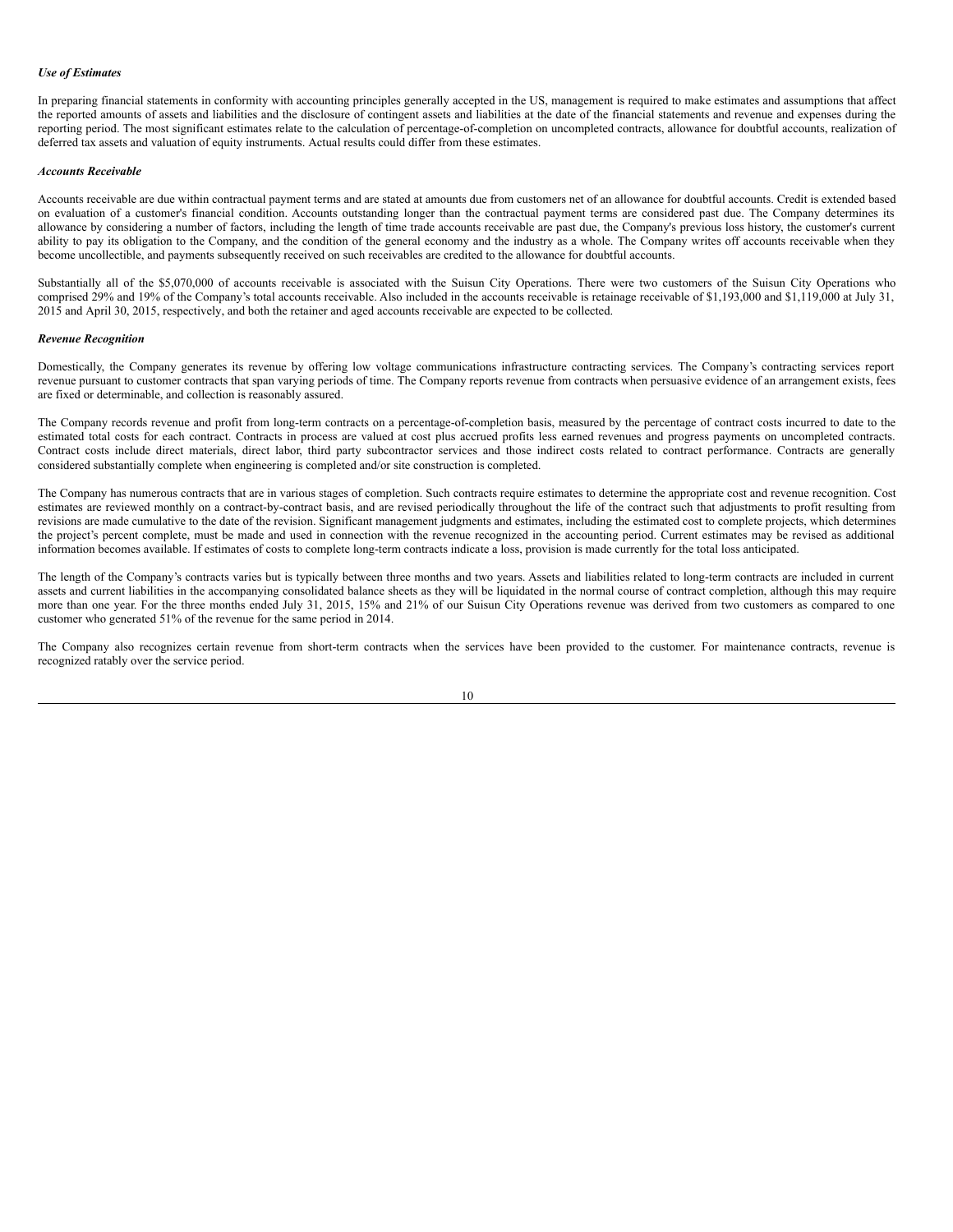## *Fair Value of Series F, Series F-1, Series G and Series G-1 Preferred Stock*

The fair value of the preferred stock is based on unobservable inputs. Such unobservable inputs include use of the Company's own data or assumptions such as earnings and discounted cash flow. The Company estimates of the fair value of the preferred stock is based on assumptions that market participants would use in their estimates of fair value. Some of these assumptions include estimates for expected dividends and the fair value of the underlying common stock. Using the Black Sholes pricing model and input for risk free interest rate of .97%, volatility of 180.2%, dividends of \$0 and a three-year term the fair value of the preferred series F and F-1 shares were determined to be \$301.81 per share and the preferred series G and G-1 were determined to be \$350.43 per share.

### *Beneficial conversion feature of Series H-1 Preferred Stock*

The issuance of the convertible series H-1 preferred stock generated a beneficial conversion feature ("BCF"), which arises when a debt or equity security is issued with an embedded conversion option that is beneficial to the investor or in the money at inception because the conversion option has an effective strike price that is less than the market price of the underlying stock at the commitment date. The Company recognized the BCF by allocating the intrinsic value of the conversion option, which is the number of shares of common stock available upon conversion multiplied by the difference between the effective conversion price per share and the fair value of common stock per share on the commitment date, to additional paid-in capital, resulting in a discount on the convertible preferred stock. As the convertible preferred stock may be converted immediately, we have recognized the BCF as a deemed dividend in the statement of operations.

### *Recently Issued Accounting Pronouncements*

### **Fiscal 2017 Accounting Pronouncement Adoptions**

## *Disclosures of Uncertainties about an Entity's Ability to Continue as a Going Concern*

In August 2014, the FASB issued ASU No. 2014-15, Disclosure of Uncertainties about an Entity's Ability to Continue as a Going Concern ("ASU No. 2014-15") that will require management to evaluate whether there are conditions and events that raise substantial doubt about the Company's ability to continue as a going concern within one year after the financial statements are issued on both an interim and annual basis. Management will be required to provide certain footnote disclosures if it concludes that substantial doubt exists or when its plans alleviate substantial doubt about the Company's ability to continue as a going concern. ASU No. 2014-15 becomes effective for us in the first quarter of fiscal 2017. The Company is currently evaluating the impact of ASU 2014-15 on its financial statements.

#### *Share-Based Payments with Performance Targets*

In June 2014, the Financial Accounting Standards Board (FASB) issued Accounting Standards Update No. 2014-12, *Accounting for Share-Based Payments When the Terms of* an Award Provide That a Performance Target Could Be Achieved after the Requisite Service Period (ASU 2014-12). ASU 2014-12 requires that, a performance target that affect vesting and could be achieved after the requisite service period, be treated as a performance condition. A reporting entity should apply existing guidance in ASC 718, *Compensation*—*Stock Compensation*, as it relates to such awards. ASU 2014-12 is effective for use in our first quarter of fiscal 2017 with early adoption permitted using either of two methods: (i) prospective to all awards granted or modified after the effective date; or (ii) retrospective to all awards with performance targets that are outstanding as of the beginning of the earliest annual period presented in the financial statements and to all new or modified awards thereafter, with the cumulative effect of applying ASU 2014- 12 as an adjustment to the opening retained earnings balance as of the beginning of the earliest annual period presented in the financial statements. The Company is currently evaluating the impact of our pending adoption on ASU 2014-12 on its consolidated financial statements.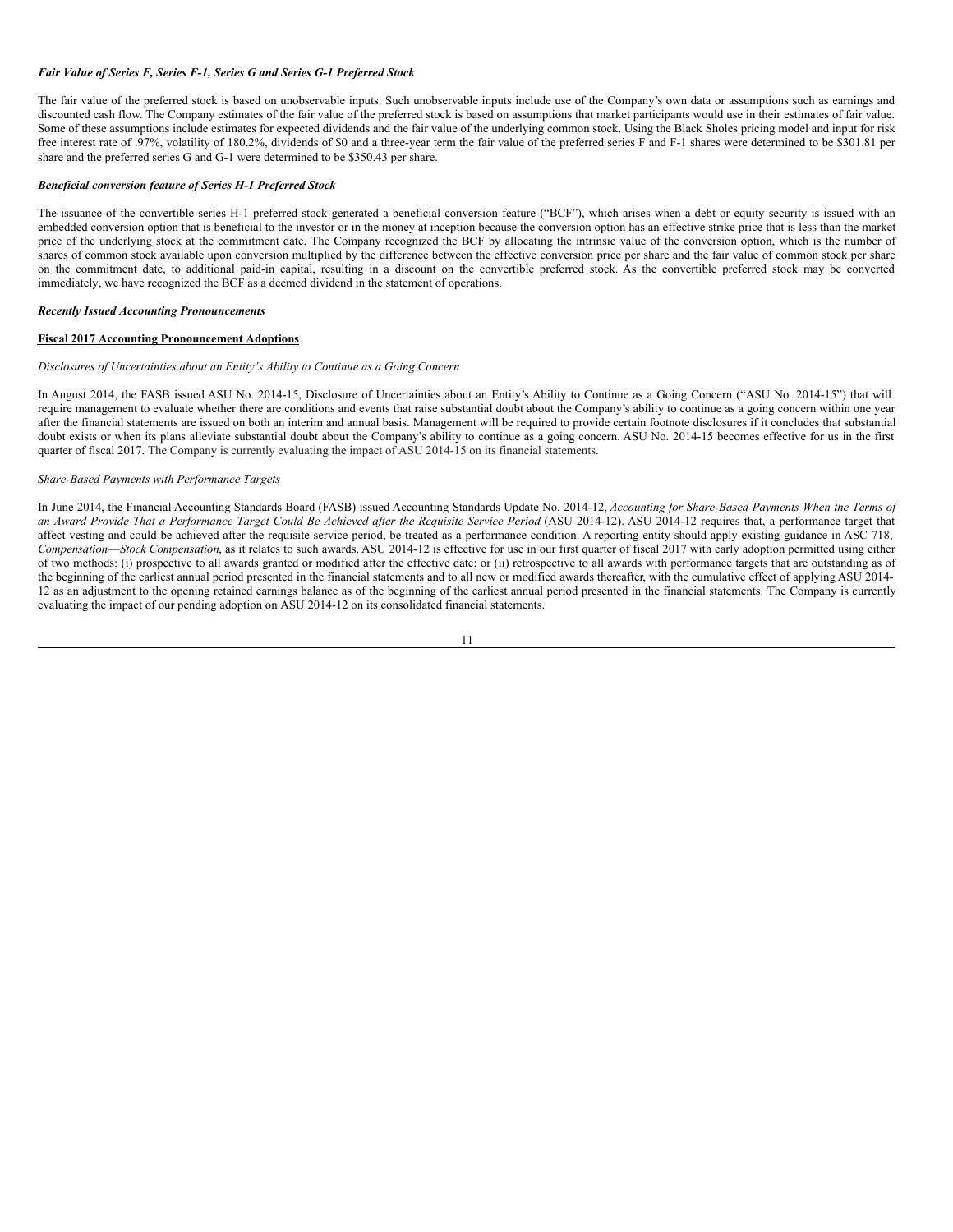#### **Fiscal 2018 Accounting Pronouncement Adoptions**

#### *Revenue Recognition*

In May 2014, the FASB issued Accounting Standards Update No. 2014-09, *Revenue from Contracts with Customers: Topic* 606 (ASU 2014-09), to supersede nearly all existing revenue recognition guidance under U.S. GAAP. The core principle of ASU 2014-09 is to recognize revenue when promised goods or services are transferred to customers, and in an amount that reflects the consideration that is expected to be received for those goods or services. ASU 2014-09 defines a five step process to achieve this core principle and, in doing so, it is possible more judgment and estimates may be required within the revenue recognition process than required under existing U.S. GAAP including identifying performance obligations in the contract, estimating the amount of variable consideration to include in the transaction price and allocating the transaction price to each separate performance obligation. ASU 2014-09 is effective for us in our first quarter of fiscal 2018 using either of two methods: (i) retrospective to each prior reporting period presented with the option to elect certain practical expedients as defined within ASU 2014-09; or (ii) retrospective with the cumulative effect of initially applying ASU 2014-09 recognized at the date of initial application and providing certain additional disclosures as defined per ASU 2014-09. The Company is currently evaluating the impact of our pending adoption of ASU 2014-09 on its consolidated financial statements.

# *Significant Accounting Policies*

There have been no material changes in the Company's significant accounting policies to those previously disclosed in the Form 10-K for the year ended April 30, 2015.

# **NOTE 3 - BASIC AND DILUTED NET LOSS PER COMMON SHARE**

Basic and diluted net loss per common share from continuing operations is computed as net loss from continuing operations less non-controlling interest and dividends on preferred stock, divided by the weighted average number of common shares outstanding for the period. Diluted net loss per common share reflects the potential dilution that could occur from common stock issuable through the exercise of stock options and warrants and note conversions.

The table below presents the computations of loss per share from continuing operations applicable to common stockholders, after consideration of noncontrolling interest and dividends declared on preferred stock, as follows:

|                                                                          |      | For the three months ended<br>July 31, |             |  |  |
|--------------------------------------------------------------------------|------|----------------------------------------|-------------|--|--|
|                                                                          | 2015 |                                        | 2014        |  |  |
| Numerator:                                                               |      |                                        |             |  |  |
|                                                                          |      |                                        |             |  |  |
| Loss from continuing operations attributable to WPCS common shareholders | S    | $(4,206,760)$ \$                       | (2,721,987) |  |  |
| Income from discontinued operations, basic and diluted                   |      | 24,756                                 | 409,802     |  |  |
| Net loss attributable to WPCS common shareholders, basic and diluted     |      | (4,182,004)                            | (2,312,185) |  |  |
|                                                                          |      |                                        |             |  |  |
| Denominator:                                                             |      |                                        |             |  |  |
|                                                                          |      |                                        |             |  |  |
| Basic and diluted weighted average shares outstanding                    |      | 1,470,248                              | 632,417     |  |  |
|                                                                          |      |                                        |             |  |  |
| Basic and diluted loss from continuing operations per common share       | S    | $(2.86)$ \$                            | (4.30)      |  |  |
| Basic and diluted income from discontinued operations per common share   |      | 0.02                                   | 0.64        |  |  |
| Basic and diluted loss per common share                                  |      | (2.84)                                 | (3.66)      |  |  |
|                                                                          |      |                                        |             |  |  |

The following were excluded from the computation of diluted shares outstanding due to the losses from continuing operations for the three months ended July 31, 2015 and 2014, as they would have had an anti-dilutive impact on the Company's net loss.

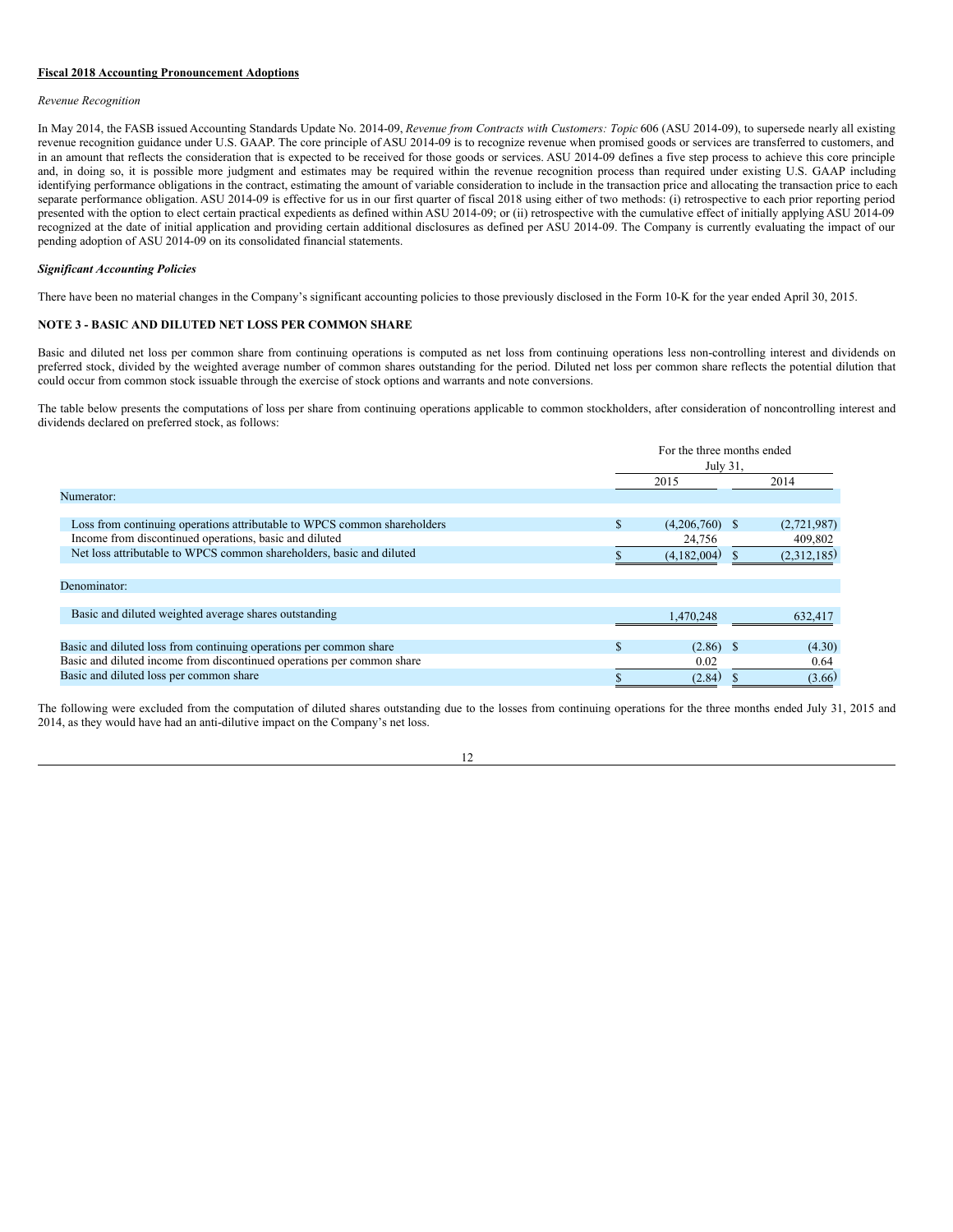|                                                   | As of July 31. |           |
|---------------------------------------------------|----------------|-----------|
|                                                   | 2015           | 2014      |
| Common stock equivalents:                         |                |           |
| Stock options                                     | 40,682         | 3,600     |
| Series E preferred stock                          |                | 31,662    |
| Series F-1 preferred stock                        | 84,455         |           |
| Series G-1 preferred stock                        | 118,349        |           |
| Series H and H-1 preferred stock                  | 1,247,500      |           |
| Make-whole on preferred series F-1 and G-1 shares | 55,718         |           |
| Conversion of senior secured convertible notes    |                | 1,643,950 |
| <b>Stock warrants</b>                             | 1,295,269      | 171,582   |
| Totals                                            | 2,841,973      | 1,850,794 |

# **NOTE 4 - COSTS AND ESTIMATED EARNINGS ON UNCOMPLETED CONTRACTS**

The asset, "Costs and estimated earnings in excess of billings on uncompleted contracts", represents revenue recognized in excess of amounts billed. The liability, "Billings in excess of costs and estimated earnings on uncompleted contracts", represents billings in excess of revenue recognized. Costs and estimated earnings on uncompleted contracts consist of the following at July 31, 2015 and April 30, 2015:

|                                                                             | July 31, 2015  |      | April 30, 2015 |
|-----------------------------------------------------------------------------|----------------|------|----------------|
| Costs incurred on uncompleted contracts                                     | 32,181,891     | IS.  | 32,008,307     |
| Estimated contract earnings                                                 | 5,891,992      |      | 6,031,338      |
|                                                                             | 38,073,883     |      | 38,039,645     |
| Less: Billings to date                                                      | 39,021,941     |      | 38,965,672     |
| Total                                                                       | (948, 058)     |      | (926, 027)     |
|                                                                             |                |      |                |
| Costs and estimated earnings in excess of billings on uncompleted contracts | 523,758        | - \$ | 420,434        |
| Billings in excess of cost and estimated earnings on uncompleted contracts  | 1.471.816      |      | 1,346,461      |
| Total                                                                       | $(948.058)$ \$ |      | (926.027)      |

Revisions in the estimated gross profits on contracts and contract amounts are made in the period in which circumstances requiring the revisions become known. Although management believes it has established adequate procedures for estimating costs to complete on open contracts, it is at least reasonably possible that additional significant costs could occur on contracts prior to completion.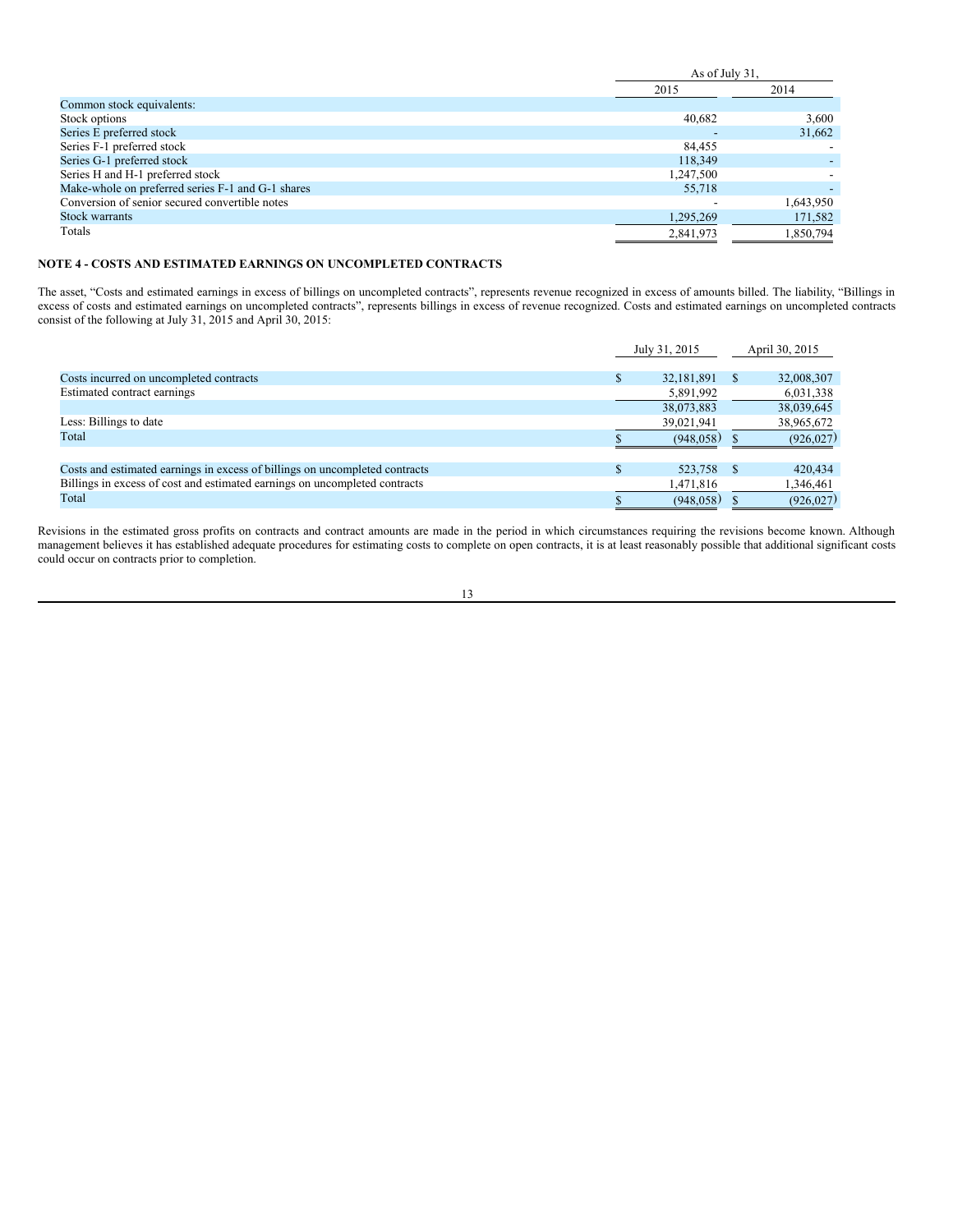### **NOTE 5 - DISCONTINUED OPERATIONS**

The Company previously disclosed the details regarding the sales of Pride, BTX, and substantially all the assets of its Seattle operations in its Form 10-K filed for the year ended April 30, 2015.

## *China Operations*

On June 3, 2015, the Company entered into an Interest Purchase Agreement (the "Purchase Agreement") with Halcyon Coast Investment (Canada) Ltd. ("HCI") to sell its 60% joint venture and profit interest in Tai'an AGS Pipeline Construction Co. Ltd., a contractual joint venture established in accordance with the laws of the People's Republic of China ("TAGS") in an all-cash transaction, for a price of \$1,500,000 (the "Transaction"). The transfer shall be effected pursuant to a Joint Venture Interest Transfer Agreement, which the Company and HCI executed simultaneously with the Purchase Agreement (the "Transfer Agreement"). HCI paid a deposit of \$150,000 to the Company upon the signing of the Purchase Agreement and the balance of the purchase price was paid at the August 14, 2015 closing of the Transaction (see Note 8 - Subsequent Events).

The Company records the revenue and profit from short-term contracts from its China Operations under the completed contract method, whereas income is recognized only when a contract is completed or substantially completed. Accordingly, during the period of performance, billings and deferred contract costs are accumulated on the consolidated balance sheets as deferred contract costs and deferred revenue. The Company's accounting policy is based on the short-term nature of the work performed. Deferred contract costs include equipment lease deposits to the third party vendors of approximately \$656,000 and \$969,000 as July 31, 2015 and April 30, 2015, respectively. The revenue results from the China Operations are included in discontinued operations for the quarters ended July 31, 2015 and 2014.

Since the Transaction closed on August 14, 2015, the Company has determined that the activity of the China Operations should be classified as discontinued operations for the quarters ended July 31, 2015 and 2014. In addition, during the year ended April 30, 2015, the Company had completed the sales of Pride, BTX, and substantially all of the assets of the Seattle Operations. As a result, the Company has reported the financial activity of Pride, BTX and Seattle as discontinued operations for the quarter ended July 31, 2014. The following is a summary of the operating results for the discontinued operations as follows: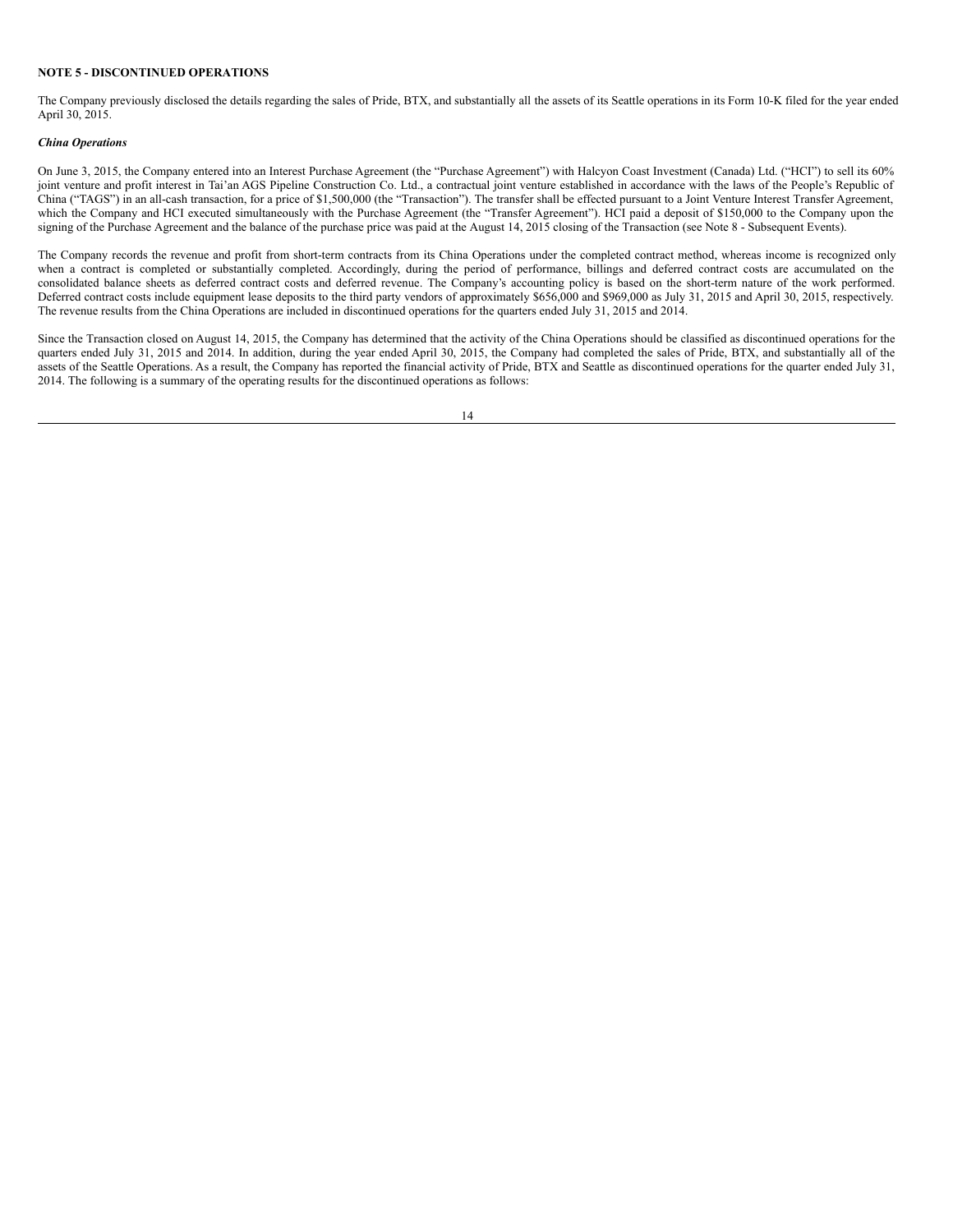|                                                                        |         | For the three months ended<br>July 31, |
|------------------------------------------------------------------------|---------|----------------------------------------|
|                                                                        | 2015    | 2014                                   |
| Revenue                                                                | 839,969 | 3,976,501<br><sup>8</sup>              |
| Costs and expenses:                                                    |         |                                        |
| Cost of revenue                                                        | 546,296 | 2,843,586                              |
| Selling, general and administrative expenses                           | 111,324 | 1,018,449                              |
| Depreciation and amortization                                          | 80,971  | 476,246                                |
|                                                                        | 738,591 | 4,338,281                              |
| Operating income (loss) from discontinued operations                   | 101,378 | (361,780)                              |
|                                                                        |         |                                        |
| Interest expense                                                       | 49,234  | 66,919                                 |
| Income (loss) from discontinued operations before income tax provision | 52,144  | (428, 699)                             |
| Income tax provision                                                   | 10,883  | 9,415                                  |
| Income (loss) from discontinued operations, net of tax                 | 41,261  | (438, 114)                             |
| Gain from disposal                                                     |         | 798,896                                |
| Total income from discontinued operations                              | 41,261  | 360,782                                |

The following table summarizes assets and liabilities held for sale for the Seattle and China Operations as of July 31, 2015 and April 30, 2015:

|                                           |          | July 31,  |      | April 30, |
|-------------------------------------------|----------|-----------|------|-----------|
|                                           |          | 2015      |      | 2015      |
| <b>Assets</b>                             |          |           |      |           |
| Current assets:                           |          |           |      |           |
| Accounts receivable, net of allowance     | \$       | 4,475,826 | - \$ | 4,264,451 |
| Prepaid expenses and other current assets |          | 162,780   |      | 34,800    |
| Deferred contract cost                    |          | 399,353   |      | 267,000   |
| Total current assets held for sale        |          | 5,037,959 |      | 4,566,251 |
|                                           |          |           |      |           |
| Property and equipment, net               |          | 964,211   |      | 963,119   |
|                                           |          |           |      |           |
| Other assets                              |          | 14,000    |      | 14,000    |
| Total other assets held for sale          |          | 978,211   |      | 977,119   |
| Total assets held for sale                |          | 6,016,170 |      | 5,543,370 |
|                                           |          |           |      |           |
| Liabilities                               |          |           |      |           |
| Accounts payable and accrued expenses     | <b>S</b> | 1,422,226 | - \$ | 1,700,943 |
| Due to related party                      |          | 3,291,862 |      | 785,684   |
| Short term bank loan                      |          | 3,221,400 |      | 3,224,180 |
| Total current liabilities held for sale   |          | 7,935,488 |      | 5,710,807 |
| Total liabilities held for sale           | S        | 7,935,488 | S    | 5,710,807 |

*Short-Term Bank Loan*

As of July 31, 2015 and April 30, 2015, the China Operations had a short-term bank loan of \$3,221,000 and \$3,224,000, respectively, with the Bank of China (the "Short-Term Bank Loan") with an interest rate of 7.38% due quarterly. The original August 1, 2014 maturity date of the Short-Term Bank Loan was extended to July 31, 2015. Such Short-Term Bank Loan is secured by the assets of TGG only, and not guaranteed by WPCS. This loan is classified as short-term liabilities held for sale in the Company's financial statements. Subsequent to July 31, 2015 this loan was repaid with funds received from a related party (see below).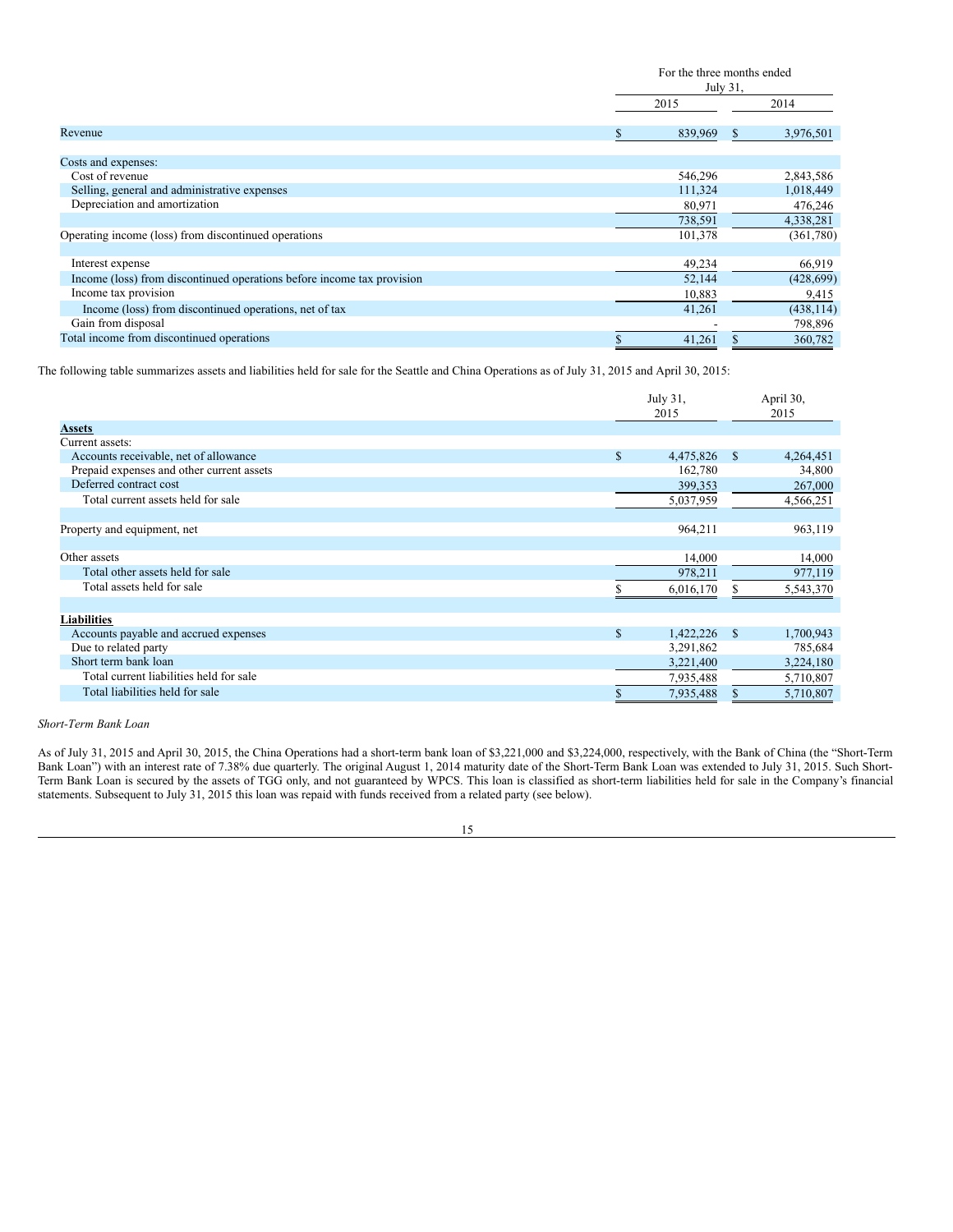#### *Due Related Party*

As of July 31, 2015 and April 30, 2015, the China Operations had outstanding payables, representing interest accrued on working capital loans and cash provided for the purpose of retiring the short term bank loan in the amounts of \$3,292,000 and \$786,000, respectively, due on demand to a related party, TGG. This loan is not guaranteed by WPCS. Interest expense for the quarters ended July 31, 2015 and 2014 was immaterial. This payable is classified as short-term liabilities held for sale in the Company's financial statements.

The China Operations earned revenue for contracting services provided to TGG (noncontrolling interest in China Operations) and subsidiaries of \$212,000 and \$706,000 for the quarters ended July 31, 2015 and 2014, respectively. The China Operations accounts receivable due from TGG and subsidiaries was \$0 and \$0 as of July 31, 2015 and April 30, 2015, respectively.

#### *Noncontrolling Interest*

The Company presents the 40% noncontrolling interest associated with the China Operations as a component of equity, along with any changes in the Company's ownership interest, and will continue as such, for as long as the Company retains its controlling interest. Upon a loss of control, retained ownership interest will be re-measured at fair value, with any gain or loss recognized in earnings. Income and losses attributable to the noncontrolling interests associated with the China Operations are presented separately in the Company's financial statements.

Noncontrolling interest for the three months ended July 31, 2015 consists of the following:

|                                                                  | July 31, 2015 |
|------------------------------------------------------------------|---------------|
| Balance at April 30, 2015                                        | 560,915       |
| Net income attributable to noncontrolling interest               | 16.505        |
| Other comprehensive loss attributable to noncontrolling interest | (431)         |
| Balance at July 31, 2015                                         | 576.989       |

## **NOTE 6 - STOCKHOLDERS' EQUITY**

### *Common Shares*

During the quarter ended July 31, 2015, the Company issued 1,217,989 shares of Common Stock, in transactions that were not registered under the Securities Act of 1933. The shares of Common Stock were issued upon the conversion of Series F, F-1, G, G-1 and H preferred stock in reliance upon the exemption from registration in Section 3(a)(9) of the Securities Act of 1933.

## *Preferred Shares*

### *Series H Preferred Stock*

On June 30, 2015, the Company entered into Amendment, Waiver and Exchange Agreements (the "Exchange Agreements") with certain of its promissory note holders, who held \$1,299,000 in principal amount of unsecured promissory notes of the Company. Pursuant to the terms of the Exchange Agreements, the Holders agreed to exchange all of the existing indebtedness for, and the Company agreed to issue to the Holders, an aggregate of 8,435 shares of the Company's newly designated Series H Convertible Preferred Stock, par value \$0.0001 per share ("Series H Preferred Stock"). The 8,435 shares of Series H Preferred Stock are each convertible into 100 shares of common stock at \$1.54 each (the market value of the stock on date of issuance) and therefore no gain or loss was recorded on the extinguishment of debt. The Company is prohibited from effecting the conversion of the Series H Preferred Stock to the extent that, as a result of such conversion, the holder beneficially owns more than 9.99%, in the aggregate, of the issued and outstanding shares of the Company's Common Stock calculated immediately after giving effect to the issuance of shares of Common Stock upon the conversion of the Series H Preferred Stock.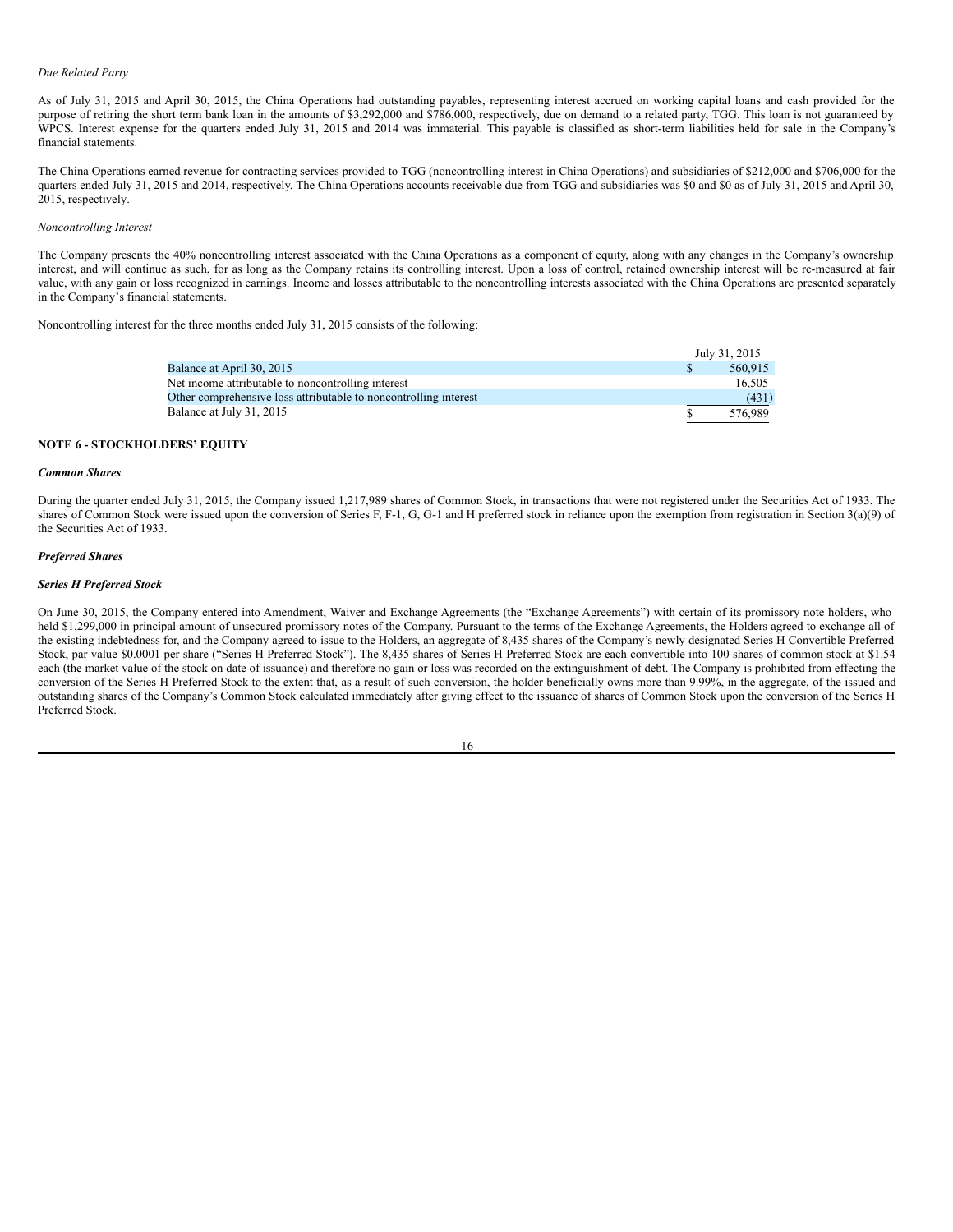### *Series H-1 Preferred Stock*

Between July 14 and July 20, 2015, the Company entered into a Securities Purchase Agreement (the "Securities Purchase Agreement") with four Investors pursuant to which the Company issued to the Investors an aggregate of 8,532 shares of Series H-1 Preferred Convertible Stock of the Company, par value \$0.0001 per share ("Series H-1 Shares"), and warrants to purchase 1,279,759 shares of common stock of the Company, par value \$0.0001 per share ("Common Stock"), with an exercise price of between \$1.63 and \$1.66 per share (the "Warrants"). The purchase price for each Series H-1 Share was between \$163 and \$166 and the purchase price for each warrant was \$0.1250 per share of Common Stock, for an aggregate purchase price for the Series H-1 Shares and Warrants of \$1,575,000.

The Company has determined that the Warrants qualify for accounting as equity instruments rather than as liabilities. On the issuance date, the Company estimated the fair value of the Warrants at \$1,649,000 under the Black-Scholes option pricing model using the following primary assumptions: contractual term of 5.0 years, volatility rate of 103%, risk-free interest rate of 1.7% and expected dividend rate of 0%. Based on the Warrant's relative fair value to the fair value of the Series H-1 Preferred Convertible Stock, approximately \$841,000 of the \$1,575,000 of proceeds was allocated to the Warrants, creating a corresponding preferred stock discount in the same amount.

The Company determined there to be a beneficial conversion feature ("BCF") requiring recognition at its intrinsic value. Since the conversion option of the preferred stock was immediately exercisable, the amount allocated to the BCF was immediately accreted to preferred dividends, resulting in an increase in the carrying value of the preferred stock. On July 14 and July 20, 2015, the Company recorded total deemed dividend of \$704,000 related to the beneficial conversion feature with the issuance of the Series H-1 Preferred Convertible Stock.

Each share of Series H-1 Preferred Stock has a stated value of \$166 and is convertible into shares of Common Stock, equal to the stated value divided by the conversion price of \$1.66 per share (subject to adjustment in the event of stock splits and dividends). The Company is prohibited from effecting the conversion of the Series H-1 Preferred Stock to the extent that, as a result of such conversion, the holder or any of its affiliates beneficially owns more than 9.99%, in the aggregate, of the issued and outstanding shares of the Company's Common Stock calculated immediately after giving effect to the issuance of shares of Common Stock upon the conversion of the Series H-1 Preferred Stock.

#### *Common Stock Warrants*

The following is a summary of the common stock warrant activity for the three months ended July 31, 2015:

|                                                                        | Number of<br>Warrants |  | Weighted<br>Average<br>Exercise<br>Price | Weighted<br>Average<br>Remaining<br>Life in years |  |
|------------------------------------------------------------------------|-----------------------|--|------------------------------------------|---------------------------------------------------|--|
| Outstanding, April 30, 2015                                            | 15.510                |  | 7.25                                     | 3.76                                              |  |
| Warrants issued in connection with Series H-1 preferred stock for cash | 1,279,759             |  | 1.66                                     | 5.0                                               |  |
| Outstanding, July 31, 2015                                             | 1,295,269             |  | 1.73                                     | 4.99                                              |  |

### **NOTE 7 – BANK LINE OF CREDIT**

On May 20, 2015, the Company entered into an asset-based revolving credit line agreement with a California-based bank, which provides a \$1,000,000 line of credit for its Suisun Operations. The line of credit expires on May 20, 2016, has an interest rate of prime plus 2% and is subject to a monthly borrowing base calculation based upon eligible accounts receivable. The line of credit is secured by all the assets of the Company. As of the filing date of this report the Company has not drawn down on the line of credit.

# **NOTE 8 – SHORT-TERM PROMISSORY NOTES**

As of April 30,2015 the Company had \$1,703,000 of short-term promissory notes due on September 30, 2015.

On June 30, 2015, the Company entered into Amendment, Waiver and Exchange Agreements with certain of its promissory note holders, who held \$1,299,000 in principal amount of unsecured promissory notes of the Company. Pursuant to the terms of the Exchange Agreements, the Holders agreed to exchange all of the existing indebtedness for, and the Company agreed to issue to the Holders, an aggregate of 8,435 shares of the Company's newly designated Series H Convertible Preferred Stock. In addition, one note holder was paid \$4,000 for full and complete settlement of his note balance.

In addition, on June 30, 2015, the Company and the shareholder plaintiff entered into a settlement (the "Settlement") with the two remaining defendants (the "Defendants") in a case pending in the United States District Court for the Southern District of New York to resolve claims under Section 16 of the Securities Exchange Act of 1934. Under the terms of the Settlement, the Defendants agreed to the following: (i) payment of \$315,0000 for the plaintiff's attorney's fees; (ii) forgiveness of \$400,000 of principal amount of debt owed by the Company to the Defendants; (iii) an exchange of the remaining \$405,000 of debt owed by the Company to the Defendants into shares of Series H Convertible Preferred Stock of the Company; (iv) waiver of certain conditions preventing the Company from paying accrued dividends on its Series F-1 Convertible Preferred Stock and Series G-1 Convertible Preferred Stock in shares of the Company's common stock; and (v) relinquishment of all voting rights the Defendants have in all shares of the Company's preferred stock now held or hereinafter acquired.

The following is a summary of promissory notes as of July 31, 2015:

|                                                                        | July 31, 2015 |
|------------------------------------------------------------------------|---------------|
| Balance at April 30, 2015                                              | 1,703,000     |
| Repayments of short term convertible note                              | (4.000)       |
| Section 16 settlement                                                  | (400,000)     |
| Conversion of short term convertible notes to Series H preferred stock | (1,299,000)   |
| Balance at July 31, 2015                                               |               |

#### **NOTE 9 - SUBSEQUENT EVENTS**

# *Common Stock Issuances upon Conversion of Preferred Stock*

From August 1, 2015 to September 11, 2015, the Company issued 229,937 shares of its common stock, par value \$0.0001 per share ("Common Stock"), in transactions that were not registered under the Securities Act to holders of its Series H Convertible Preferred Stock upon the conversion of shares of Series H Convertible Preferred Stock.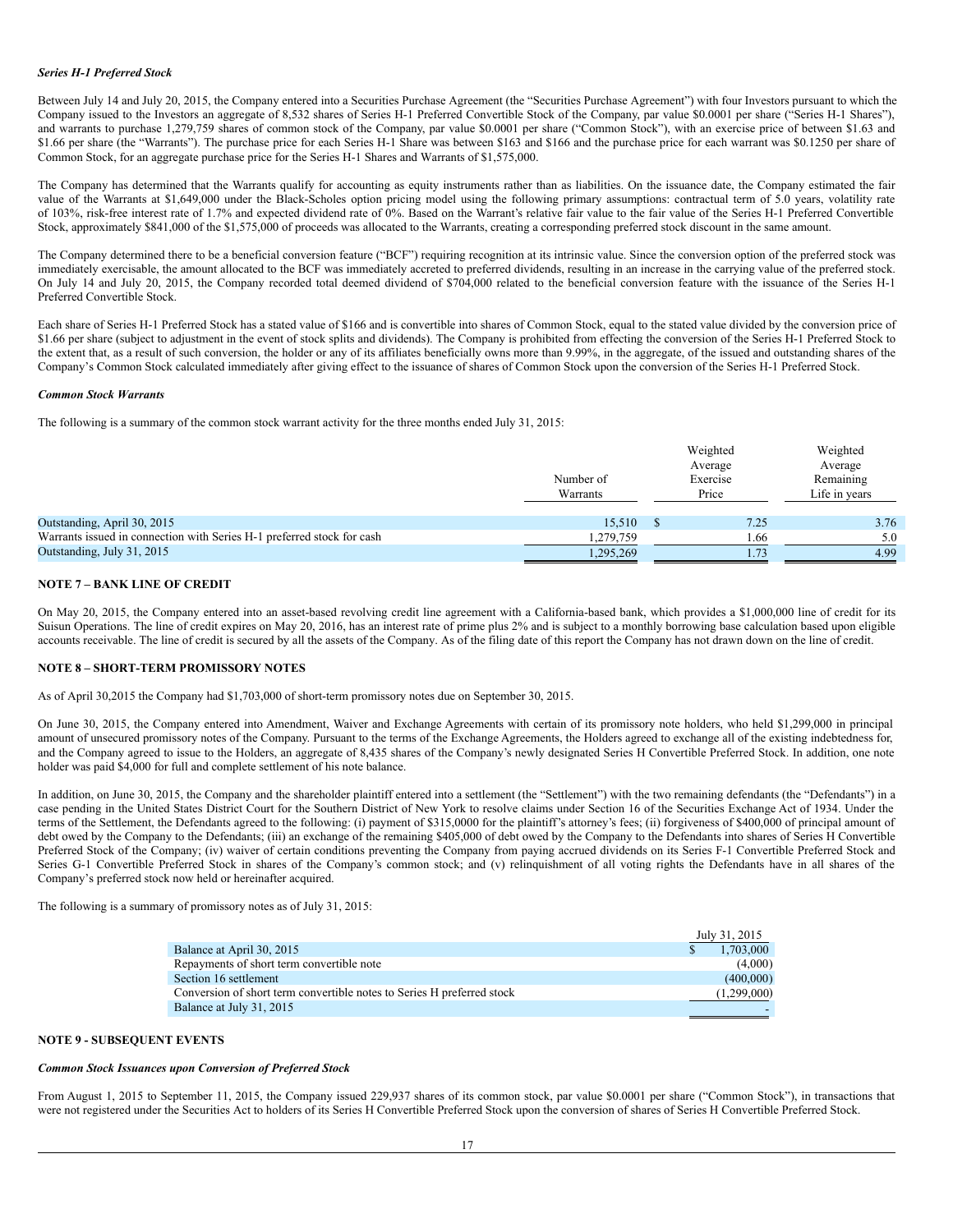## *Sale of China Operations*

On June 3, 2015, the Company entered into an Interest Purchase Agreement withHalcyon Coast Investment (Canada) Ltd. to sell TAGS in an "as-is", all-cash transaction, for a total purchase price of \$1,500,000 and received a \$150,000 refundable deposit at signing. The Transaction closed on August 14, 2015, whereby the Company received the remaining cash proceeds of \$1,350,000, of which: (i) it paid approximately \$100,000 in a broker's fee and (ii) \$100,000 is being held in escrow for up to one year from the date of the closing, pending a final determination by the Chinese government with respect to any tax obligations arising from the transaction. Otherwise, the transaction is not subject to any further post-closing adjustments.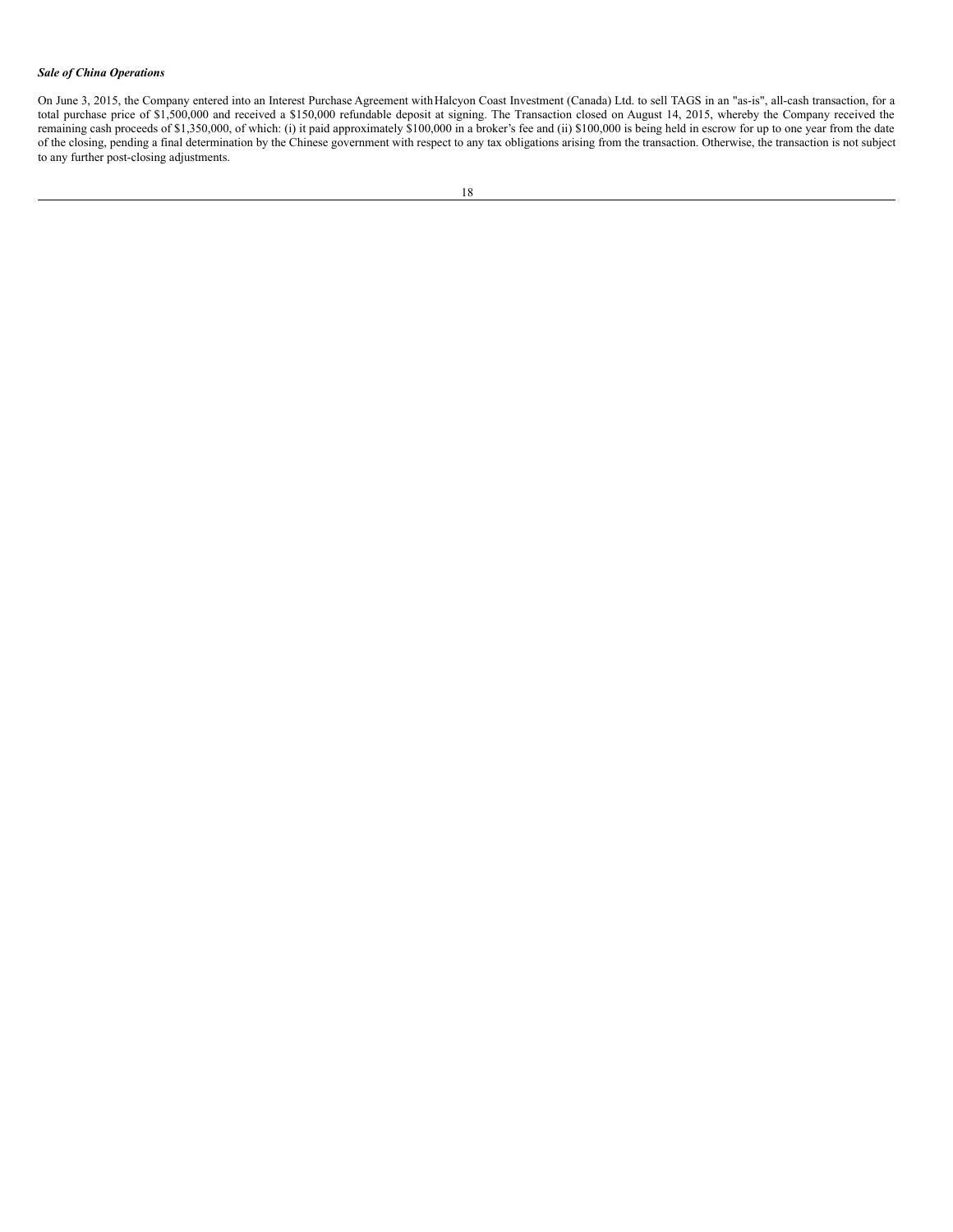#### <span id="page-18-0"></span>**ITEM 2 - MANAGEMENT'S DISCUSSION AND ANALYSIS OF FINANCIAL CONDITION AND RESULTS OF OPERATIONS**

This Management's Discussion and Analysis of Financial Condition and Results of Operations includes a number of forward-looking statements that reflect Management's current views with respect to future events and financial performance. You can identify these statements by forward-looking words such as "may" "will," "expect," "anticipate," "believe," "estimate" and "continue," or similar words. Those statements include statements regarding the intent, belief or current expectations of us and members of its management team as well as the assumptions on which such statements are based. Prospective investors are cautioned that any such forward-looking statements are not guarantees of future performance and involve risk and uncertainties, and that actual results may differ materially from those contemplated by such forward-looking *statements.*

Readers are urged to carefully review and consider the various disclosures made by us in this report and in our other reports filed with the Securities and Exchange Commission. Important factors currently known to Management could cause actual results to differ materially from those in forward-looking statements. We undertake no obligation to update or revise forward-looking statements to reflect changed assumptions, the occurrence of unanticipated events or changes in the future operating results over time. We believe that its assumptions are based upon reasonable data derived from and known about our business and operations and the business and operations of the Company. No assurances are made that actual results of operations or the results of our future activities will not differ materially from its assumptions. Factors that could cause differences include, but are not limited to, expected market demand for the Company's services, fluctuations in pricing for materials, and competition.

#### **Overview**

The Company currently specializes in contracting services offering communications infrastructure through its Suisun City Operations. Subsequent to April 30, 2015, we announced that we had entered into an interest transfer agreement whereby we intend to sell our interest in our China Operations, and subsequent to July 31, 2015, we closed on that transaction, and therefore the financial results of our China Operations for the quarters ended July 31, 2015 and 2014, are now included in the results from discontinued operations in our financial statements.

Our Suisun City Operations communication infrastructure services offers low voltage communications infrastructure contracting services to the public services, healthcare, energy and corporate enterprise markets. We provide an integrated approach to project coordination that creates cost-effective solutions. Corporations, government entities, healthcare organizations and educational institutions depend on the reliability and accuracy of voice, data and video communications. However, the potential for this new technology cannot be realized without the right infrastructure to support the convergence of technology. In this regard, we create integrated building systems, including the installation of advanced structured cabling systems. We specialize in wireless technology and a combination of various technologies to develop a cost effective network for a customer's wireless communication requirements. This includes Wi-Fi networks, point-to-point systems, cellular networks, in-building systems and two-way communication systems. We support the integration of telecommunications, life safety, security and HVAC and design for future growth by building in additional capacity for expansion as new capabilities are added.

For the quarters ended July 31, 2015, and 2014, we generated revenues from continuing operations of \$4,464,000 and \$6,064,000, respectively. Our backlog at July 31, 2015 was \$14,355,000.

### *Company Strategy*

During the past two fiscal years, our strategy in the contracting services segment included divesting certain operations through the sale of Pride and the Seattle Operations and closing the Trenton Operations. More recently, the Company has completed the sale of its China Operations. In addition, the Company sold BTX, which was focused on opportunities within the digital currency market. With the sale of BTX, the Company no longer conducts business in the virtual currency segment.

We have divested and/or closed those operations that have not been profitable, as part of our plan to reduce expenses, and liabilities, improve operational performance as well as to generate cash for working capital and general corporate purposes.

Meanwhile, our ongoing plan continues to be to strengthen the Company's balance sheet as well as to increase revenue, profit and cash flow at our Suisun City Operations, while seeking new growth opportunities for the Company. Longer-term, the Company intends to seek viable acquisition and/or merger candidate(s).

#### **Current Operating Trends and Financial Highlights**

Management currently considers the following events, trends and uncertainties to be important in understanding our results of operations and financial condition during the current fiscal year.

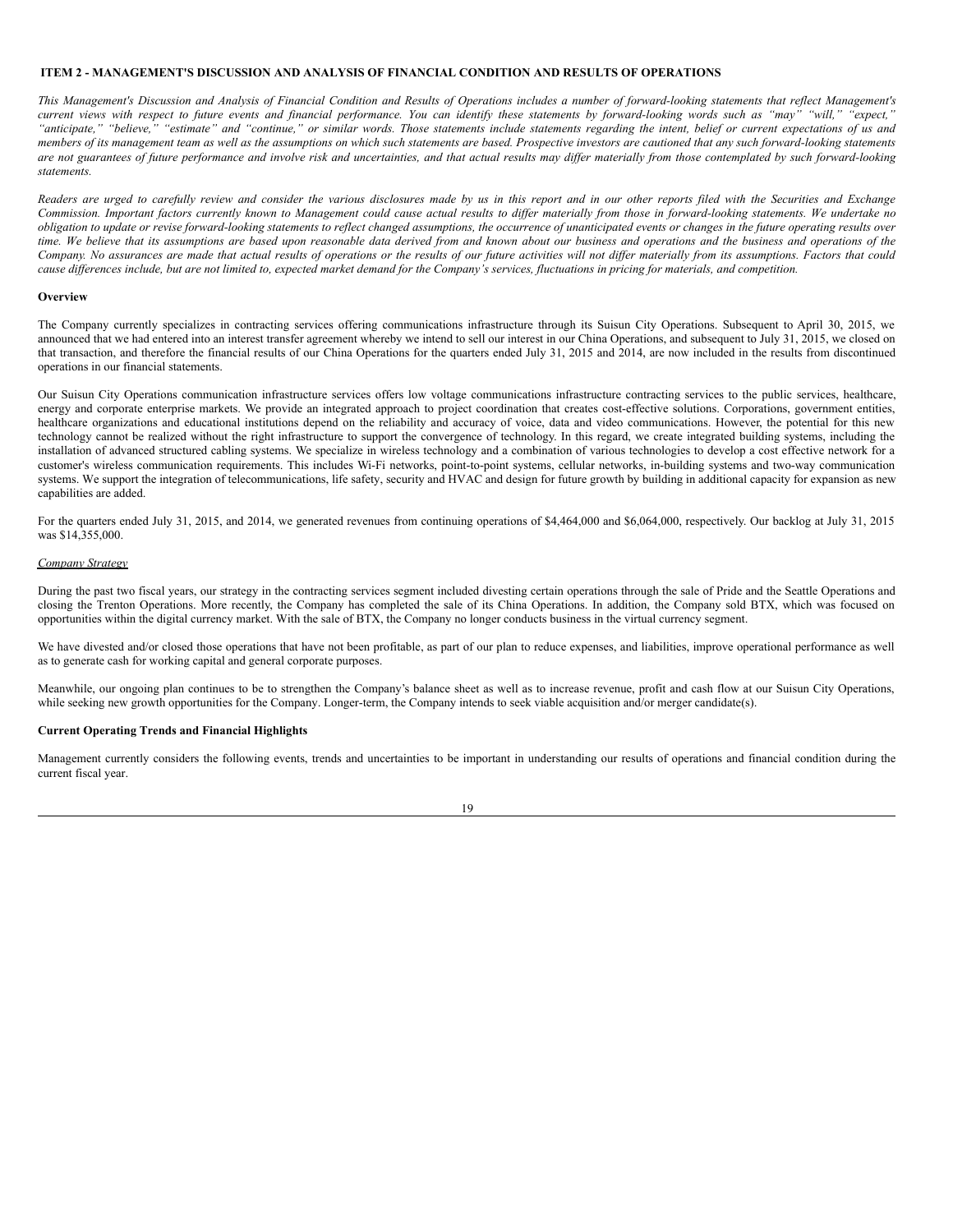With regards to our financial results from continuing operations for the quarter ended July 31, 2015, we generated revenue of approximately \$4,464,000 as compared to revenue of \$6,064,000 for the same period last year. This \$1,600,000 decrease in revenue was due primarily to a \$2,400,000 decrease in revenue in our Suisun Operations related to work on one major contract with San Francisco General Hospital, offset by approximately \$800,000 in additional revenue generated from new contracts.

We generated a net loss to common shareholders for the quarter ended July 31, 2015 of approximately \$4,182,000, or \$2.84 per common share, which includes approximately \$4,291,000 of non-cash dividends declared on preferred stock. We generated income from continuing operations of approximately \$84,000. The net loss includes income from discontinued operations for the Australia, Seattle, BTX and China Operations of approximately \$41,000, or \$0.02 per common share.

The net loss to common shareholders for the quarter ended July 31, 2015 compares to a net loss of approximately \$2,312,000, or \$3.66 per common share for the quarter ended July 31, 2014, which includes a loss from discontinued operations for the Australia, Lakewood, Hartford, Seattle and China Operations of approximately \$438,000, or \$0.62 per common share. In our continuing operations for the quarter ended July 31, 2014, we incurred a net loss of approximately \$2,648,000, or \$4.30 per common share. This net loss from continuing operations, of approximately \$2,648,000, includes approximately \$2,800,000 of non-cash charges.

The markets we serve in public services, healthcare, and energy continue to afford opportunities to grow our business. Two of our most important economic indicators for measuring our future revenue producing capability and demand for our services continue to be our backlog and bid list. For comparative purposes our backlog and bid list for prior periods only includes our continuing operations. Our backlog of unfilled orders was approximately \$14,355,000 at July 31, 2015, compared to backlog of \$19,800,000 for the same period last year.

Our bid list, which represents project bids under proposal for new and existing customers, was approximately \$11,200,000 at July 31, 2015, compared to approximately \$26,400,000 at July 31, 2014. Our goal is to convert more of these bids into contract awards and to increase our backlog in the quarters ahead.

We believe that our low voltage communication infrastructure contracting services for public services, healthcare, energy and corporate enterprise markets will create additional opportunities. We believe that the ability to provide comprehensive communications infrastructure contracting services gives us a competitive advantage. In regards to strategic development, our focus is on organic growth opportunities and we feel optimistic about the markets we serve as evidenced by our new contract awards and customers continuing to seek bids from us, due to our experience in these markets.

While we continue to consider and develop organic growth opportunities, we have completed numerous transactions to improve our balance sheet. These transactions included the: (i) elimination of \$1,703,000 of promissory notes which were due and payable on September 30, 2015; (ii) issuance of common stock to satisfy approximately \$660,000 of the \$677,000 of preferred stock dividends payable at April 30, 2015; (iii) completion of a \$1,575,000 equity financing; and (iv) closing of a \$1,000,000 line of credit for our Suisun Operations.

In addition, we have divested certain operations through the sale of the Pride Operations, the sale of the assets of the Seattle Operations and the closure of unprofitable Trenton Operations. In August 2015, we completed the sale of our China Operations for \$1,500,000.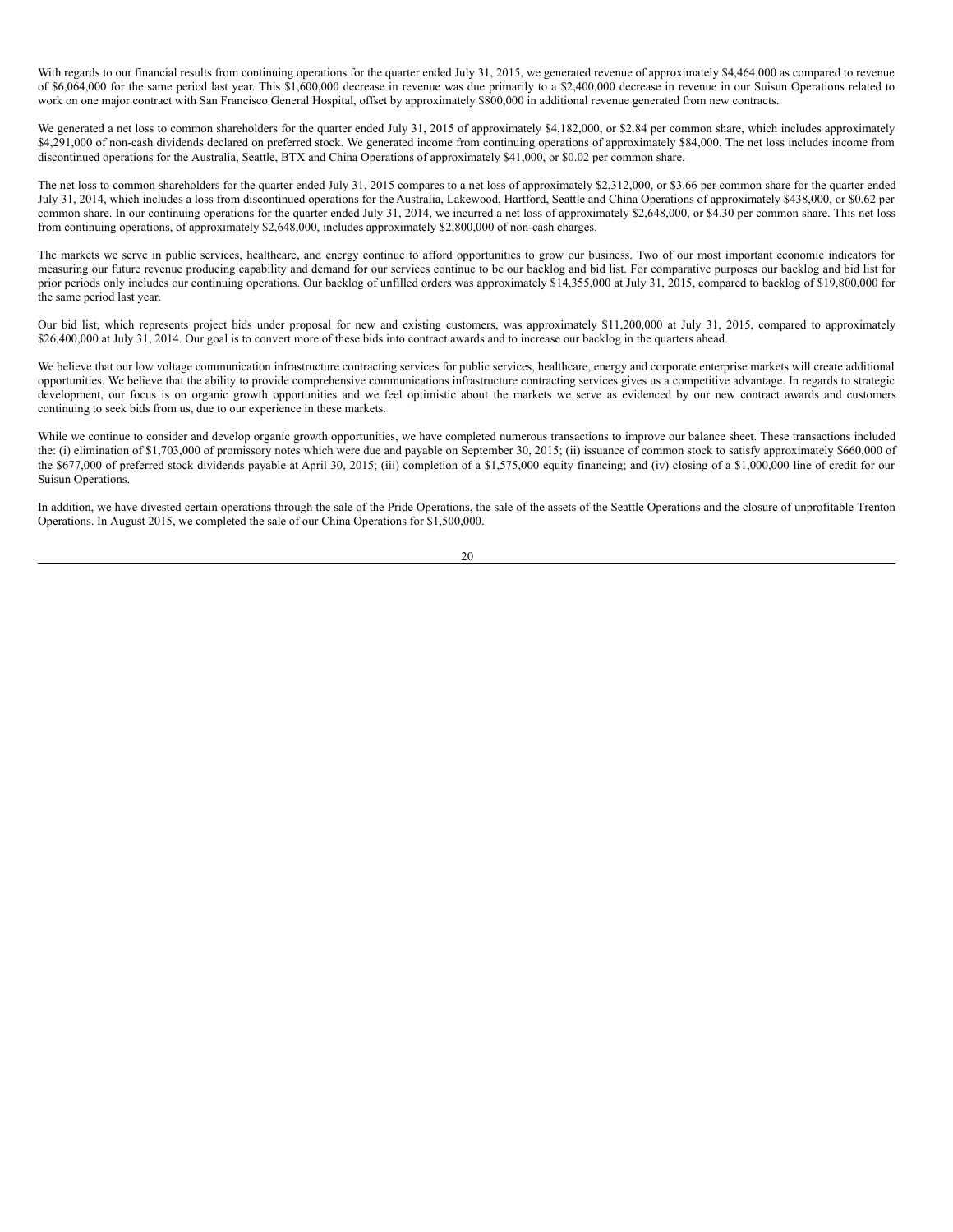### Results of Operations for the Three Months Ended July 31, 2015 Compared to the Three Months Ended July 31, 2014

|                                                                                      |          |               | For the three months ended |               |          |
|--------------------------------------------------------------------------------------|----------|---------------|----------------------------|---------------|----------|
|                                                                                      |          | July 31,      |                            |               |          |
|                                                                                      |          | 2015          |                            | 2014          |          |
| <b>REVENUE</b>                                                                       | <b>S</b> | 4,464,003     | $100.0\%$ \$               | 6,064,457     | 100.0%   |
| Costs and expenses:                                                                  |          |               |                            |               |          |
| Cost of revenue                                                                      |          | 3,447,203     | 77.2%                      | 4,780,419     | 78.8%    |
| Selling, general and administrative expenses                                         |          | 1,312,803     | 29.4%                      | 1,045,010     | 17.2%    |
| Depreciation and amortization                                                        |          | 14,969        | 0.3%                       | 16,183        | 0.3%     |
|                                                                                      |          | 4,774,975     | 107.0%                     | 5,841,612     | 96.3%    |
| Operating (loss) income                                                              |          | (310,972)     | $-7.0%$                    | 222,845       | 3.7%     |
| Other income (expense):                                                              |          |               |                            |               |          |
| Interest expense                                                                     |          | (892)         | $0.0\%$                    | (2,835,482)   | $-46.8%$ |
| Income from Section 16 settlement                                                    |          | 400,000       | $9.0\%$                    |               | $0.0\%$  |
| Other expenses                                                                       |          | (2,906)       | $-0.1\%$                   | (7,500)       | $-0.1\%$ |
| Income (loss) from continuing operations before income tax provision                 |          | 85,230        | 1.9%                       | (2,620,137)   | $-43.2%$ |
| Income tax provision                                                                 |          | 1,099         | $0.0\%$                    | 27,363        | 0.5%     |
| Income (loss) from continuing operations                                             |          | 84,131        | 1.9%                       | (2,647,500)   | $-43.7%$ |
| Discontinued operations:                                                             |          |               |                            |               |          |
| Income (loss) from discontinued operations                                           |          | 41,261        | 1.0%                       | (438, 114)    | $-7.2%$  |
| Gain from disposal                                                                   |          |               | $0.0\%$                    | 798.896       | 13.2%    |
| Income from discontinued operations, net of tax                                      |          | 41,261        | 1.0%                       | 360,782       | 6.0%     |
| Consolidated net income (loss)                                                       |          | 125,392       | 2.9%                       | (2, 286, 718) | $-37.7%$ |
| Net income (loss) attributable to noncontrolling interest                            |          | 16.505        | $0.4\%$                    | (49.020)      | $-0.8%$  |
| Net income (loss) attributable to WPCS                                               |          | 108,887       | 2.5%                       | (2, 237, 698) | $-36.9%$ |
| Dividends declared on preferred stock                                                |          | (3, 587, 121) | $-80.4%$                   | (74, 487)     | $-1.2%$  |
| Deemed dividend on convertible preferred stock, due to beneficial conversion feature |          | (703, 770)    | $-15.8%$                   |               | $0.0\%$  |
| Net loss attributable to WPCS common shareholders                                    | \$       | (4,182,004)   | $-93.7\%$ \$               | (2,312,185)   | $-38.1%$ |

#### **Income from Continuing Operations**

The Company had an operating income of approximately \$84,000 for the three months ended July 31, 2015 as compared to an operating loss of approximately \$2,648,000 for the same period in 2014. This quarter's operating income was comprised primarily of: (i) \$542,000 operating income from Suisun City Operations and (ii) \$400,000 income from a section 16 non-cash settlement, which were partially offset by corporate expenses of \$858,000. The details of the operating income are as follows:

#### *Revenue*

Revenue for the three months ended July 31, 2015 decreased \$1,600,000, or 26%, to \$4,464,000, as compared to \$6,064,000 for same period last year due to a \$1,600,000 decrease in revenue in Suisun City Operations. This decrease was compromised of \$2,400,000 related to one customer contract that was completed offset by new contracts of \$800,000.

# *Cost of Revenue*

Cost of revenue, which consists of direct costs on contracts: materials, direct labor, third party subcontractor services, union benefits and other overhead costs decreased \$1,333,000, or 28%, to \$3,447,000, or 77% of revenue, for the three months ended July 31, 2015, as compared to \$4,780,000, or 79% of revenue, for the same period in 2014. Such decrease in the cost of revenue was due primarily to lower subcontracting costs in connection with certain lower revenue, but higher margin jobs in the Suisun City Operations.

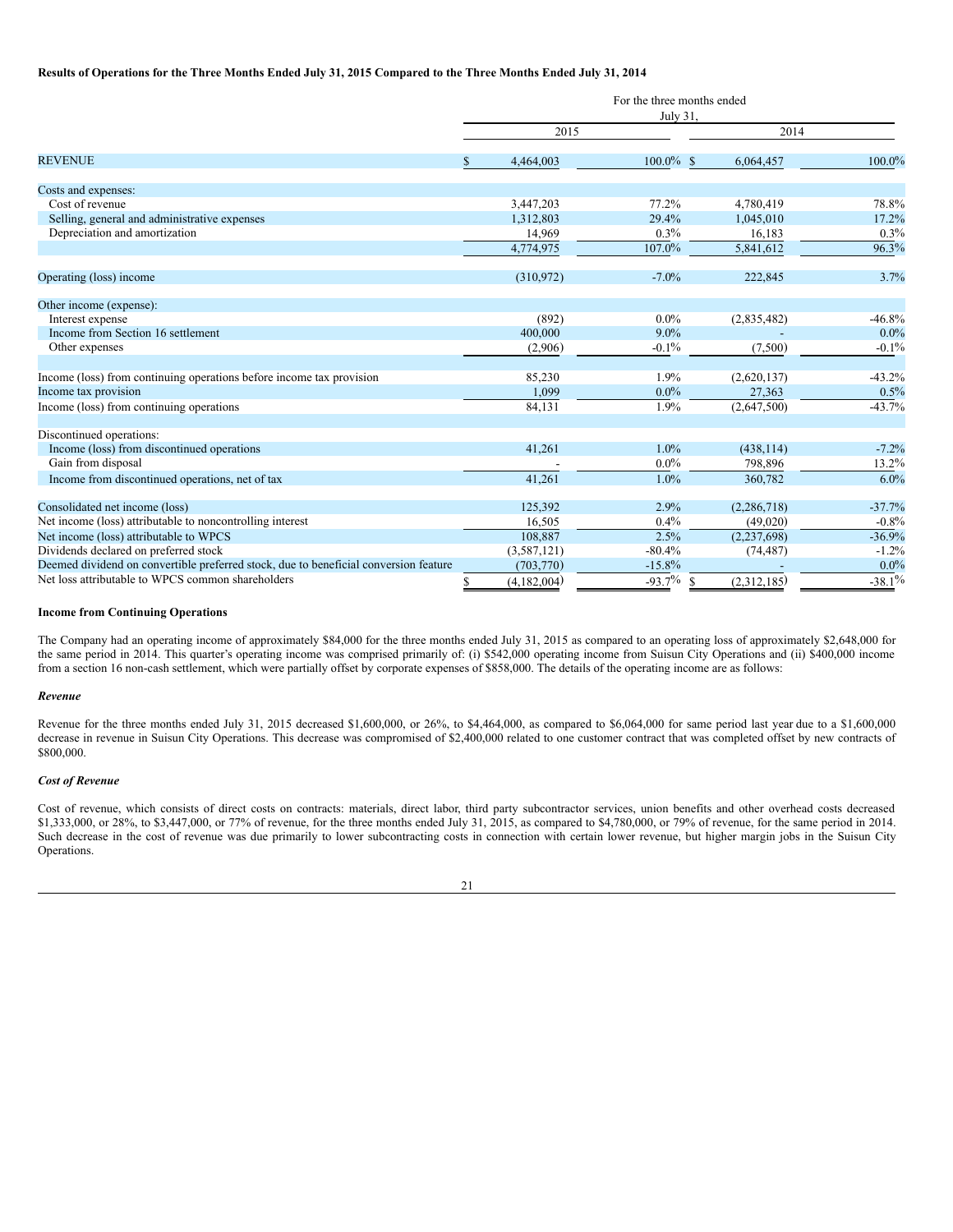#### *Selling, General and Administrative Expenses*

For the three months ended July 31, 2015, total selling, general and administrative expenses increased \$268,000 or 26% to \$1,313,000 as compared to \$1,045,000 for the same period in 2014 and which was primarily due to lower: (i) payroll and payroll related costs as a result of reductions in staff; (ii) leasing cost related the closure of the Company's former corporate office and Trenton facility; and (iii) franchise tax refund, all of which were partially offset by higher: (i) stock compensation cost for stock options issued to certain members of management and the board of directors and (ii) professional fees for accounting, consulting and investor relations services, as well as legal fees as a result of substantial transactional activities related to divestitures, multiple proxy filings, NASDAQ issues and other legal matters.

#### *Depreciation and Amortization*

For the three months ended July 31, 2015, depreciation and amortization was approximately \$15,000 as compared to approximately \$16,000 for the same quarter in 2014.

#### **Income from Continuing Operations**

The Company had a net income from continuing operations of \$84,000 for the three months ended July 31, 2015 as compared to a net loss of \$2,648,000 for the same period in 2014. Income from continuing operations is determined by adjusting the operating loss by the following items:

#### *Interest Expense*

For the three months ended July 31, 2015 and 2014, interest expense was approximately \$1,000 and \$2,835,000, respectively. The significant reduction in interest expense in 2015 as compared to the same period in 2014 is attributable to the exchange of senior secured convertible notes that was completed in November 2014.

#### *Income from Section 16 Settlement*

During the quarter ended July 31, 2015, the Company recorded income of \$400,000 as it received \$400,000 in forgiveness of certain promissory notes as part of the settlement with certain note holders who were defendants named in a Section 16 litigation brought by a shareholder of WPCS.

### **Net Loss Attributable to WPCS Common Shareholders**

The Company incurred a net loss attributable to WPCS common shareholders of \$4,182,000 for the three months ended July 31, 2015 as compared to net loss attributable to WPCS common shareholders of \$2,312,000 for the same period in 2014. The following items are the adjustments to the loss from continuing operations that result in determining the net loss attributable to WPCS common shareholders.

#### *Income (Loss) From Discontinued Operations*

As a result of the disposition of Pride, BTX, China Seattle Operations, we have recorded all activity related to those subsidiaries as income (loss) from discontinued operations (see Note 5 – Discontinued Operations). The cumulative effect is income of \$41,000 for the three months ended July 31, 2015 as compared to a loss of \$439,000 for the same period in 2014.

#### *Net income attributable to noncontrolling interest*

The Company's net income attributable to noncontrolling interest related to its China Operations for the three months ended July 31, 2015 was \$16,000 as compared to a net loss of \$49,000 for the same period last year.

#### *Dividends declared on preferred stock*

As a result of the issuance of preferred stock, we declared dividends, make whole dividends, and deemed dividends of \$4,291,000 for the three month ended July 31, 2015 as compared to \$74,000 for the same period in 2014. These dividends are non-cash and were paid in common shares.

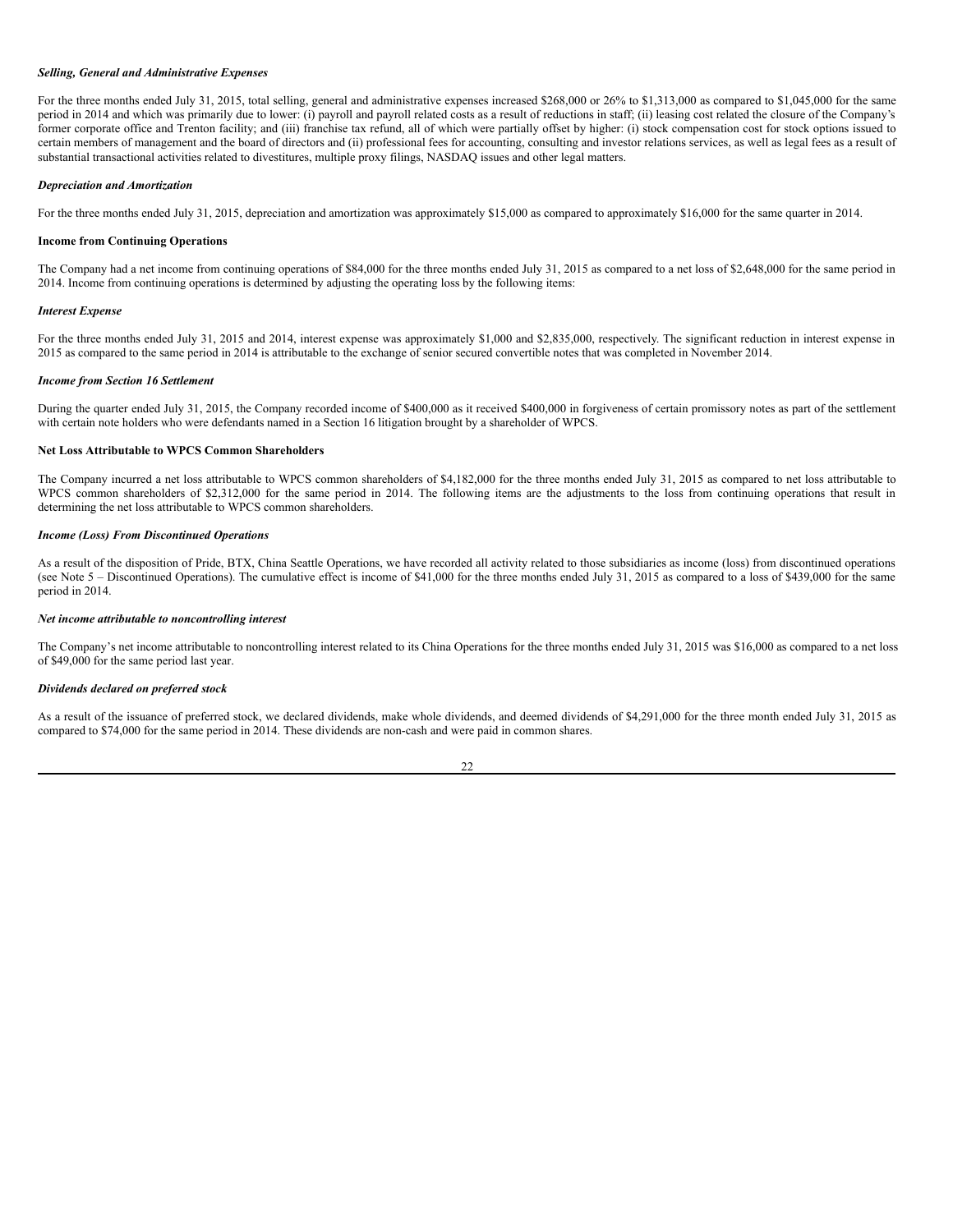### *Liquidity and Capital Resources as of July 31, 2015*

As of July 31, 2015, the Company had working capital of approximately \$2,208,000, which consisted of current assets of approximately \$16,247,000 and current liabilities of approximately \$14,039,000. This compares to a working capital deficiency of approximately \$1,246,000 at April 30, 2015. The current liabilities as presented in the balance sheet at July 31, 2015 primarily include approximately \$7,935,000 of liabilities held for sale (primarily associated with our China Operations), \$4,132,000 of accounts payable and accrued expenses, \$229,000 of dividends payable and approximately \$1,472,000 of billings in excess of costs and estimated earnings on uncompleted contracts.

Our cash and cash equivalents balance at July 31, 2015 was approximately \$5,540,000.

During the quarter ended July 31, 2015 the Company completed a series of transactions that it believes will provide it with sufficient working capital and equity to operate the next twelve months from the date of filing this report, while it continues its plan to seek growth opportunities, including, but not limited, (i) organic growth to complement and enhance existing operations; (ii) acquisitions; and/or (iii) a viable merger candidate.

The transactions included the: (i) elimination of \$1,703,000 of promissory notes which were due and payable on September 30, 2015; (ii) issuance of common stock to satisfy approximately \$660,000 of the \$677,000 of preferred stock dividends payable at April 30, 2015; (iii) completion of a \$1,575,000 equity financing; and (iv) closing of a \$1,000,000 line of credit for our Suisun Operations.

These events have provided cash to the Company and eliminated future cash requirements. Along with expected continued operating profits from its Suisun Operations for fiscal year 2016 and lower corporate overhead, these are the primary factors that support the belief that the Company will have adequate liquidity for the next twelve months.

### *Backlog*

As of July 31, 2015, we had a backlog of unfilled orders of approximately \$14,355,000 as compared to approximately \$14,140,000 at April 30, 2015. We define backlog as the value of work-in-hand to be provided for customers as of a specific date where the following conditions are met (with the exception of engineering change orders): (i) the price of the work to be done is fixed; (ii) the scope of the work to be done is fixed, both in definition and amount; and (iii) there is a written contract, purchase order, agreement or other documentary evidence which represents a firm commitment by the customer to pay us for the work to be performed. These backlog amounts are based on contract values and purchase orders and may not result in actual receipt of revenue in the originally anticipated period or at all. We have experienced variances in the realization of our backlog because of project delays or cancellations resulting from external market factors and economic factors beyond our control and we may experience such delays or cancellations in the future. Backlog does not include new firm commitments that may be awarded to us by our customers from time to time in future periods. These new project awards could be started and completed in this same future period. Accordingly, our backlog does not necessarily represent the total revenue that could be earned by us in future periods.

### *Of -Balance Sheet Arrangements*

We have no off-balance sheet arrangements other than operating lease commitments.

## *Critical Accounting Policies*

Our discussion and analysis of our financial condition and results of operations are based on our financial statements, which have been prepared in accordance with U.S. GAAP. The preparation of these financial statements requires us to make estimates and judgments that affect our reported amounts of assets, liabilities, revenues and expenses.

On an ongoing basis, we evaluate our estimates and judgments, including those related to accrued expenses and stock-based compensation. We based our estimates on historical experience and on various other assumptions that we believe to be reasonable under the circumstances, the results of which form the basis for making judgments about the carrying values of assets and liabilities and the reported amounts of revenues and expenses that are not readily apparent from other sources. Actual results may differ from these estimates.

Our critical accounting policies and significant estimates are detailed in the Form 10-K for the year ended April 30, 2015. Our critical accounting policies and significant estimates have not changed substantially from those previously disclosed in the Form 10-K.

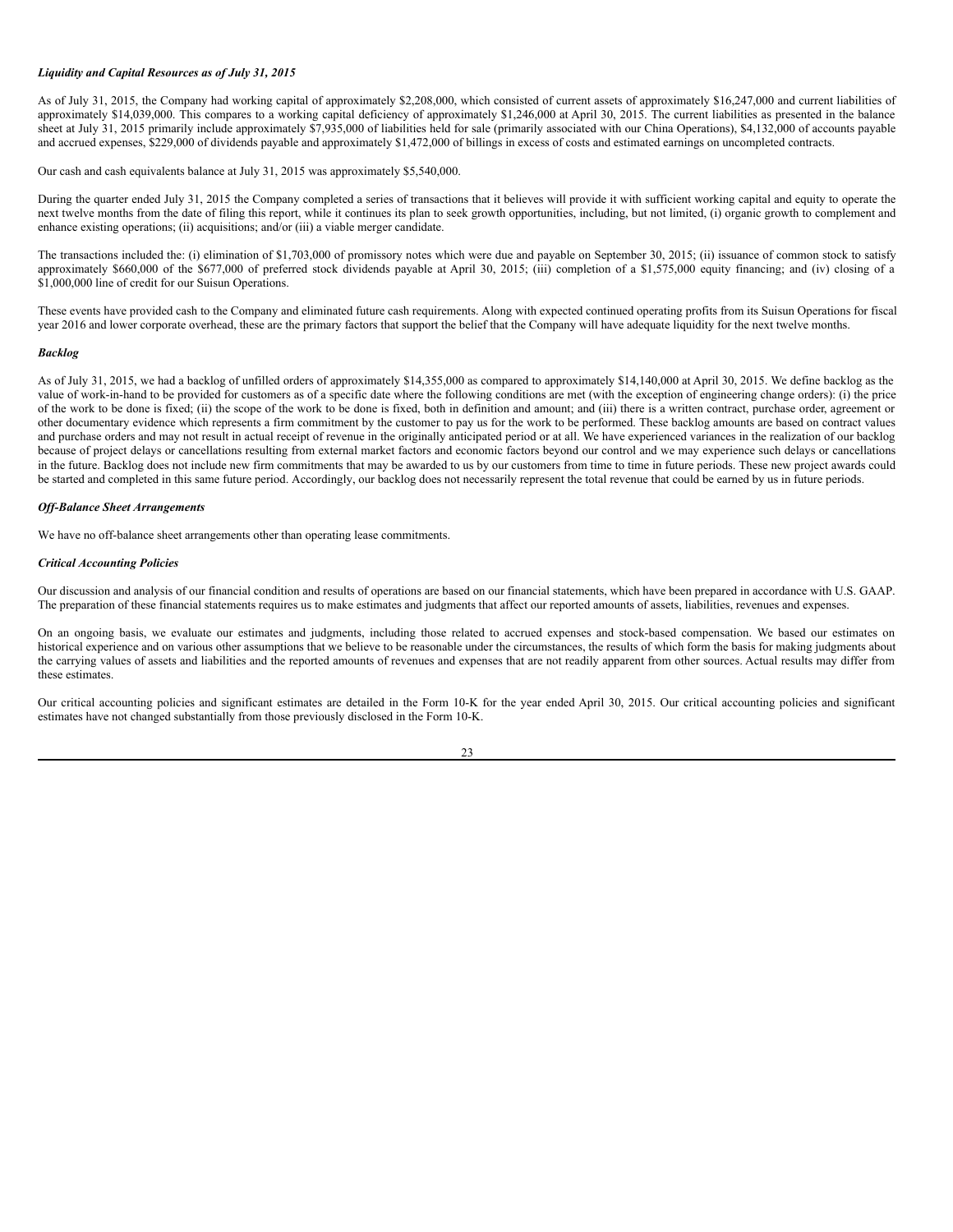#### *Recently Issued Accounting Pronouncements*

#### **Fiscal 2017 Accounting Pronouncement Adoptions**

# *Disclosures of Uncertainties about an Entity's Ability to Continue as a Going Concern*

In August 2014, the FASB issued ASU No. 2014-15, Disclosure of Uncertainties about an Entity's Ability to Continue as a Going Concern ("ASU No. 2014-15") that will require management to evaluate whether there are conditions and events that raise substantial doubt about the Company's ability to continue as a going concern within one year after the financial statements are issued on both an interim and annual basis. Management will be required to provide certain footnote disclosures if it concludes that substantial doubt exists or when its plans alleviate substantial doubt about the Company's ability to continue as a going concern. ASU No. 2014-15 becomes effective for us in the first quarter of fiscal 2017. The Company is currently evaluating the impact of ASU 2014-15 on its financial statements.

### *Share-Based Payments with Performance Targets*

In June 2014, the Financial Accounting Standards Board (FASB) issued Accounting Standards Update No. 2014-12, *Accounting for Share-Based Payments When the Terms of* an Award Provide That a Performance Target Could Be Achieved after the Requisite Service Period (ASU 2014-12). ASU 2014-12 requires that a performance target that affect vesting and could be achieved after the requisite service period be treated as a performance condition. A reporting entity should apply existing guidance in ASC 718, *Compensation*—*Stock Compensation*, as it relates to such awards. ASU 2014-12 is effective for use in our first quarter of fiscal 2017 with early adoption permitted using either of two methods: (i) prospective to all awards granted or modified after the effective date; or (ii) retrospective to all awards with performance targets that are outstanding as of the beginning of the earliest annual period presented in the financial statements and to all new or modified awards thereafter, with the cumulative effect of applying ASU 2014- 12 as an adjustment to the opening retained earnings balance as of the beginning of the earliest annual period presented in the financial statements. The Company is currently evaluating the impact of our pending adoption on ASU 2014-12 on its consolidated financial statements.

#### **Fiscal 2018 Accounting Pronouncement Adoptions**

#### *Revenue Recognition*

In May 2014, the FASB issued Accounting Standards Update No. 2014-09, *Revenue from Contracts with Customers: Topic* 606 (ASU 2014-09), to supersede nearly all existing revenue recognition guidance under U.S. GAAP. The core principle of ASU 2014-09 is to recognize revenues, when promised goods or services are transferred to customers, in an amount that reflects the consideration that is expected to be received for those goods or services. ASU 2014-09 defines a five step process to achieve this core principle and, in doing so, it is possible more judgment and estimates may be required within the revenue recognition process than required under existing U.S. GAAP including identifying performance obligations in the contract, estimating the amount of variable consideration to include in the transaction price and allocating the transaction price to each separate performance obligation. ASU 2014-09 is effective for us in our first quarter of fiscal 2018 using either of two methods: (i) retrospective to each prior reporting period presented with the option to elect certain practical expedients as defined within ASU 2014-09; or (ii) retrospective with the cumulative effect of initially applying ASU 2014-09 recognized at the date of initial application and providing certain additional disclosures as defined per ASU 2014-09. The Company is currently evaluating the impact of our pending adoption of ASU 2014-09 on its consolidated financial statements.

### <span id="page-23-0"></span>**ITEM 3 - QUANTITATIVE AND QUALITATIVE DISCLOSURES ABOUT MARKET RISK**

Not applicable.

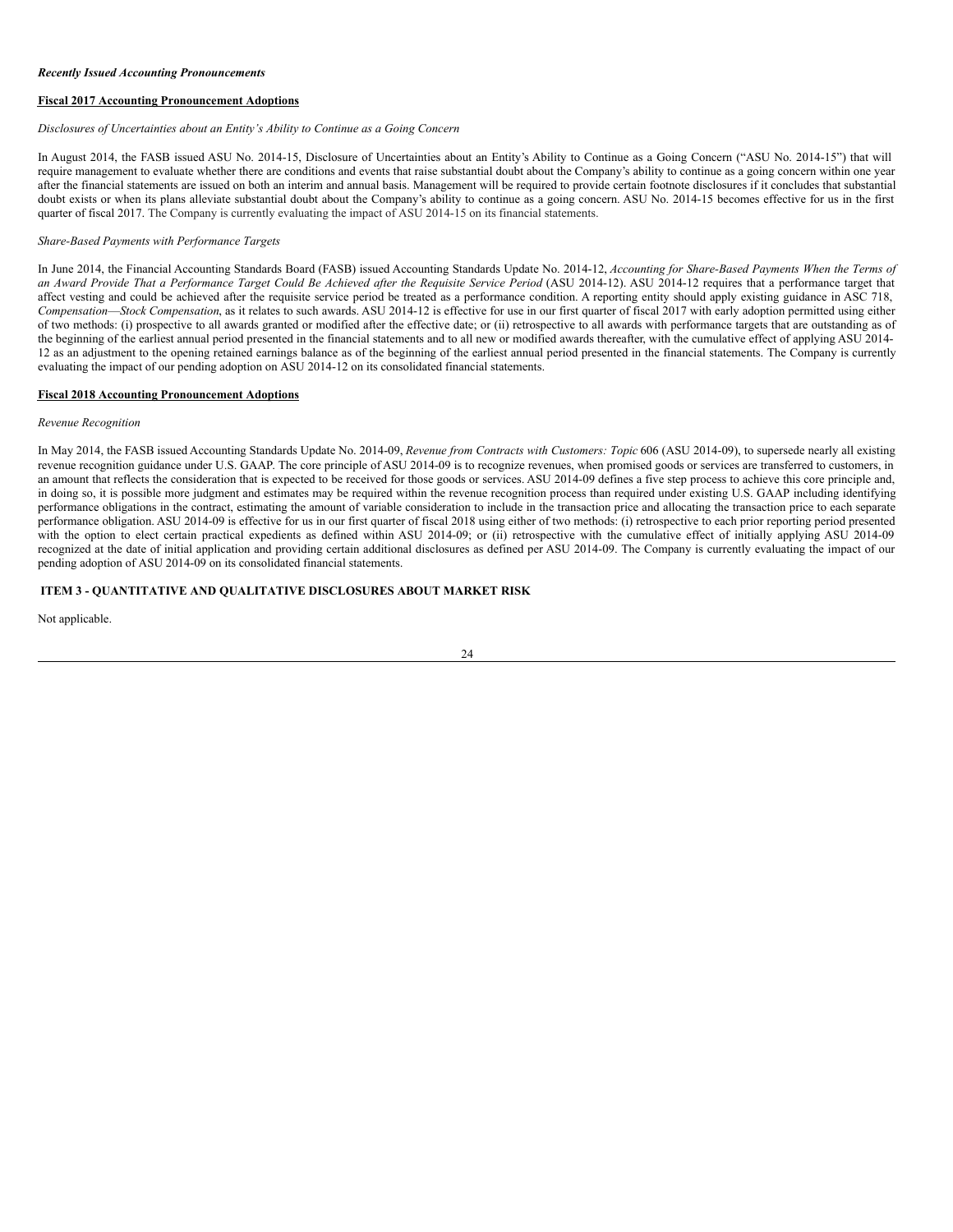#### <span id="page-24-0"></span>**ITEM 4 - CONTROLS AND PROCEDURES**

#### *(a) Evaluation of disclosure controls and procedures.*

Our management, with the participation of our interim chief executive officer and chief financial officer, evaluated the effectiveness of our disclosure controls and procedures pursuant to Rule 13a-15 under the Securities Exchange Act of 1934 as of the end of the period covered by this Quarterly Report on Form 10-Q. In designing and evaluating the disclosure controls and procedures, management recognizes that any controls and procedures, no matter how well designed and operated, can provide only reasonable assurance of achieving the desired control objectives. In addition, the design of disclosure controls and procedures must reflect the fact that there are resource constraints and that management is required to apply its judgment in evaluating the benefits of possible controls and procedures relative to their costs.

Based on our evaluation, our interim chief executive officer and chief financial officer concluded that, as of July 31, 2015, our disclosure controls and procedures are designed at a reasonable assurance level and are effective to provide reasonable assurance that information we are required to disclose in reports that we file or submit under the Exchange Act is recorded, processed, summarized and reported within the time periods specified in Securities and Exchange Commission rules and forms, and that such information is accumulated and communicated to our management, including our interim chief executive officer and chief financial officer, as appropriate, to allow timely decisions regarding required disclosure.

### *(b) Changes in internal control over financial reporting.*

There were no changes in our internal control over financial reporting that occurred during the quarter ended July 31, 2015 that have materially affected, or are reasonably likely to materially affect, our internal control over financial reporting.

# <span id="page-24-1"></span>**PART II - OTHER INFORMATION**

#### <span id="page-24-2"></span>**ITEM 1. LEGAL PROCEEDINGS**

On June 30, 2015, the Company entered into a settlement agreement (the "Section 16 Settlement") with the remaining two defendants in a civil lawsuit instituted in the United States District Court for the Southern District of New York on July 14, 2014, by Eric Greenberg, a stockholder of the Company, alleging violations under Section 16(b) of the Exchange Act (the "Section 16 Litigation"). The Section 16 Litigation was previously disclosed in the Company's Annual Report on Form 10-K for the year ended April 30, 2014 and filed with the SEC on July 30, 2014. Pursuant to the Section 16 Settlement, the Company received from the remaining two defendants: (1) payment of \$315,000 for the plaintiff's attorney's fees; (2) forgiveness of \$400,000 of principal amount of debt owed by the Company to the defendants; (3) an exchange of the remaining \$405,000 of debt owed by the Company to the defendants into shares of Series H Convertible Preferred Stock of the Company; and (4) waiver of certain conditions preventing the Company from paying accrued dividends on its Series F-1 and Series G-1 Convertible Preferred Stock in shares of the Company's common stock; and (5) relinquishment of all voting rights the defendants had and may have in all shares of the Company's preferred stock then held or thereafter acquired.

## <span id="page-24-3"></span>**ITEM 1A. RISK FACTORS**

Not required.

### <span id="page-24-4"></span>**ITEM 2. UNREGISTERED SALES OF EQUITY SECURITIES AND USE OF PROCEEDS**

There have been no unregistered sales of equity securities by the Company other than those reported in Current Reports on Form 8-K.

#### <span id="page-24-5"></span>**ITEM 3. DEFAULTS UPON SENIOR SECURITIES**

None.

### <span id="page-24-6"></span>**ITEM 4. MINE SAFETY DISCLOSURES**

Not applicable.

#### <span id="page-24-7"></span>**ITEM 5. OTHER INFORMATION**

- (a) There is no information required to be disclosed on Form 8-K during the period covered by this Form 10-Q that was not so reported.
- (b) There were no material changes to the procedures by which security holders may recommend nominees to the Company's board of directors during the quarter ended July 31, 2015.

### <span id="page-24-8"></span>**ITEM 6. EXHIBITS**

- $2.1^{(1)}$ (1) Interest Purchase Agreement, dated as of June 3, 2015, between WPCS International Incorporated and Halcyon Coast Investment (Canada) Ltd.
- $2.2^{(1)}$ (1) Joint Venture Interest Transfer Agreement, dated as of June 3, 2015, between WPCS International Incorporated and Halcyon Coast Investment (Canada) Ltd.
- 3.1 $(2)$ Certificate of Incorporation, as amended
- $3.2^{(3)}$ (3) Certificate of Amendment to the Certificate of Incorporation, filed with the Delaware Secretary of State on March 4, 2013
- $3.3^{(4)}$ (4) Certificate of Amendment to the Certificate of Incorporation, filed with the Delaware Secretary of State on May 16, 2013 and effective May 28, 2013
- $3.4^{(5)}$ (5) Certificate of Correction to the Certificate of Amendment of the Certificate of Incorporation, filed with the Delaware Secretary of State on December 19, 2014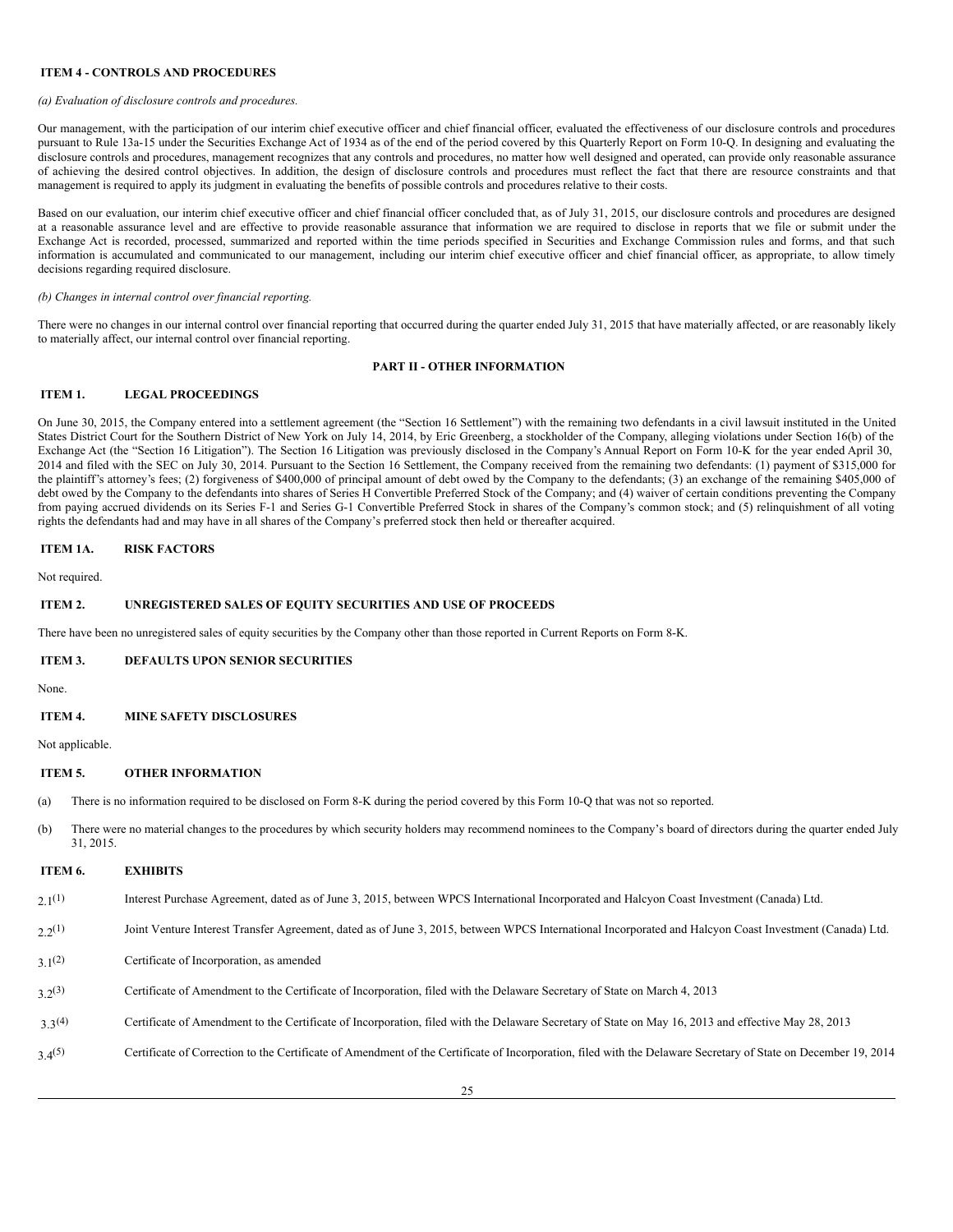| $3.5^{(6)}$   | Amended and Restated Bylaws                                                                                                                                                          |
|---------------|--------------------------------------------------------------------------------------------------------------------------------------------------------------------------------------|
| $3.6^{(7)}$   | Certificate of Designations, Preferences and Rights of Series F Convertible Preferred Stock, filed with the Secretary of State of the State of Delaware on<br>September 30, 2014     |
| $3.7^{(7)}$   | Certificate of Designations, Preferences and Rights of the Series G Convertible Preferred Stock, filed with the Secretary of State of the State of Delaware on<br>September 30, 2014 |
| $3.8^{(8)}$   | Certificate of Designations, Preferences and Rights of Series F-1 Convertible Preferred Stock, filed with the Secretary of State of the State of Delaware on<br>November 20, 2014    |
| $3.9^{(8)}$   | Certificate of Designations, Preferences and Rights of Series G-1 Convertible Preferred Stock, filed with the Secretary of State of the State of Delaware on<br>November 20, 2014    |
| $3.10^{(9)}$  | Certificate of Designations, Preferences and Rights of Series H Convertible Preferred Stock, filed with the Secretary of State of the State of Delaware on June<br>30, 2015          |
| $3.11^{(10)}$ | Certificate of Designations, Preferences and Rights of Series H-1 Convertible Preferred Stock, filed with the Secretary of State of the State of Delaware on July<br>14, 2015        |
| $10.1^{(9)}$  | Amendment, Waiver and Exchange Agreement, dated as of June 30, 2015, by and between WPCS International Incorporated and the holder identified on the<br>signature page thereto.      |
| $10.2^{(10)}$ | Securities Purchase Agreement, dated as of July 14, 2015 between WPCS International Incorporated and each purchaser identified on the signature pages<br>thereto.                    |
| $10.3^{(10)}$ | Form of Warrant, dated July 14, 2015                                                                                                                                                 |
| $10.4^{(10)}$ | Registration Rights Agreement, dated as of July 14, 2015 by and among WPCS International Incorporated and the investors listed on the schedule of purchasers<br>thereto.             |
| $31.1*$       | Certification of Interim Chief Executive Officer pursuant to Exchange Act Rules 13a-14(a) and 15d-14(a), as adopted pursuant to Section 302 of the Sarbanes-<br>Oxley Act of 2002    |
| $31.2*$       | Certification of Chief Financial Officer pursuant to Exchange Act Rules 13a-14(a) and 15d-14(a), as adopted pursuant to Section 302 of the Sarbanes-Oxley Act<br>of 2002             |
| $32.1**$      | Certification of Interim Chief Executive Officer pursuant to 18 U.S.C. Section 1350, as adopted pursuant to Section 906 of the Sarbanes-Oxley Act of 2002                            |
| $32.2**$      | Certification of Chief Financial Officer pursuant to 18 U.S.C. Section 1350, as adopted pursuant to Section 906 of the Sarbanes-Oxley Act of 2002                                    |
| 101.INS*      | <b>XBRL Instance Document</b>                                                                                                                                                        |
| $101.SCH*$    | XBRL Taxonomy Extension Schema Document                                                                                                                                              |
| $101.CAL*$    | XBRL Taxonomy Extension Calculation Linkbase Document                                                                                                                                |
| $101.LAB*$    | XBRL Taxonomy Extension Label Linkbase Document                                                                                                                                      |
| 101.PRE*      | XBRL Taxonomy Extension Presentation Linkbase Document                                                                                                                               |
| 101.DEF*      | XBRL Taxonomy Extension Definition Linkbase Document                                                                                                                                 |

\* Filed herewith<br>\*\* Europe here

 ${\hbox{Furnished}}$  herewith

(1) Incorporated by reference to the Company's Current Report on Form 8-K filed with the Securities and Exchange Commission on June 8, 2015. (2) Incorporated by reference to the Company's Current Report on Form 8-K filed with the Securities and Exchange Commission on September 2, 2014.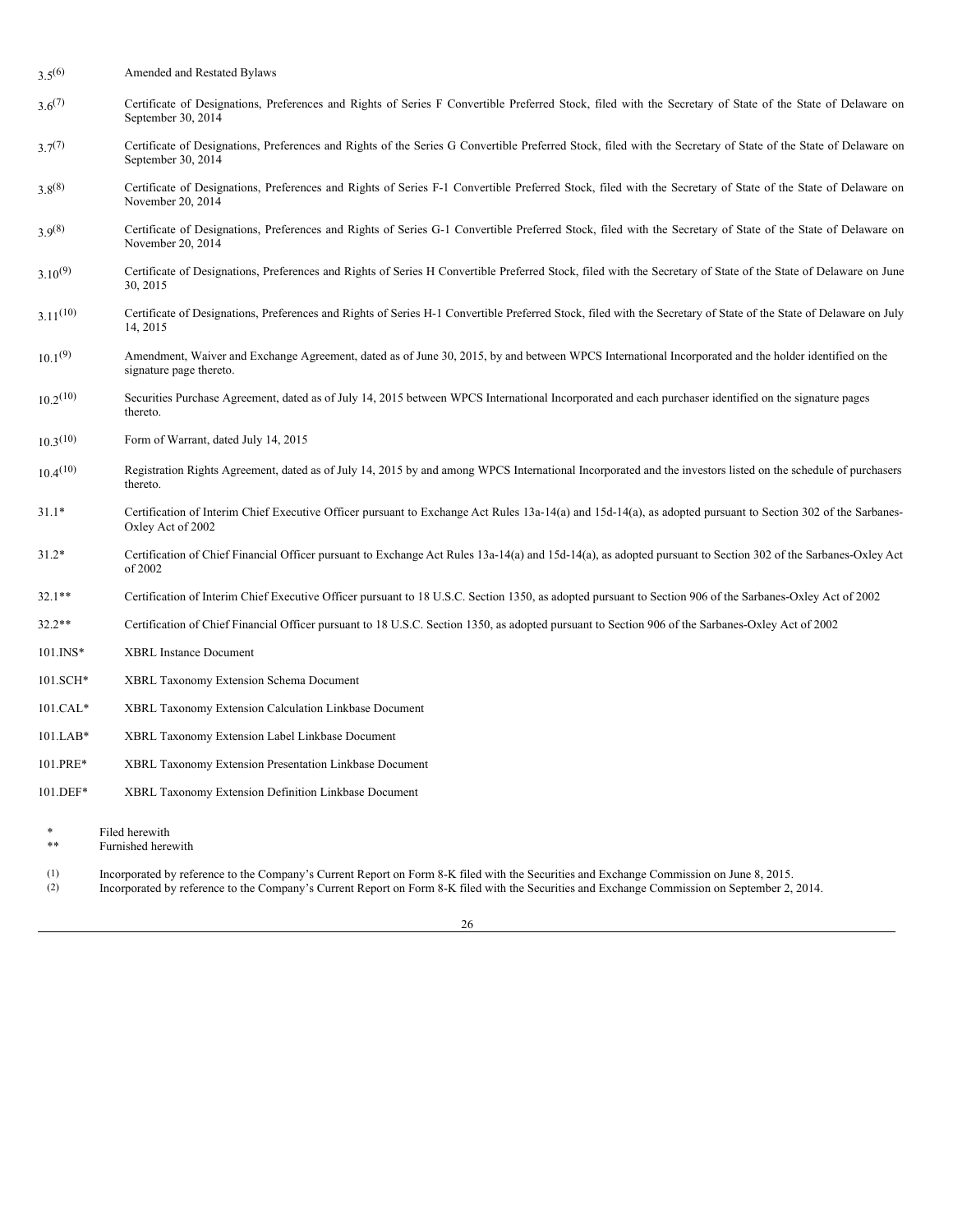(3) Incorporated by reference to the Company's Current Report on Form 8-K filed with the Securities and Exchange Commission on March 4, 2013.<br>(4) Incorporated by reference to the Company's Current Report on Form 8-K filed (4) Incorporated by reference to the Company's Current Report on Form 8-K filed with the Securities and Exchange Commission on May 28, 2013.<br>(5) Incorporated by reference to the Company's Current Report on Form 8-K filed w (5) Incorporated by reference to the Company's Current Report on Form 8-K filed with the Securities and Exchange Commission on December 19, 2014.<br>(6) Incorporated by reference to the Company's Current Report on Form 8-K fi (6) Incorporated by reference to the Company's Current Report on Form 8-K filed with the Securities and Exchange Commission on February 26, 2010.<br>(7) Incorporated by reference to the Company's Current Report on Form 8-K fi (7) Incorporated by reference to the Company's Current Report on Form 8-K filed with the Securities and Exchange Commission on October 3, 2014. (8) Incorporated by reference to the Company's Current Report on Form 8-K filed with the Securities and Exchange Commission on November 20, 2014.<br>(9) Incorporated by reference to the Company's Current Report on Form 8-K fi (9) Incorporated by reference to the Company's Current Report on Form 8-K filed with the Securities and Exchange Commission on July 1, 2015. (10) Incorporated by reference to the Company's Current Report on Form 8-K filed with the Securities and Exchange Commission on July 15, 2015.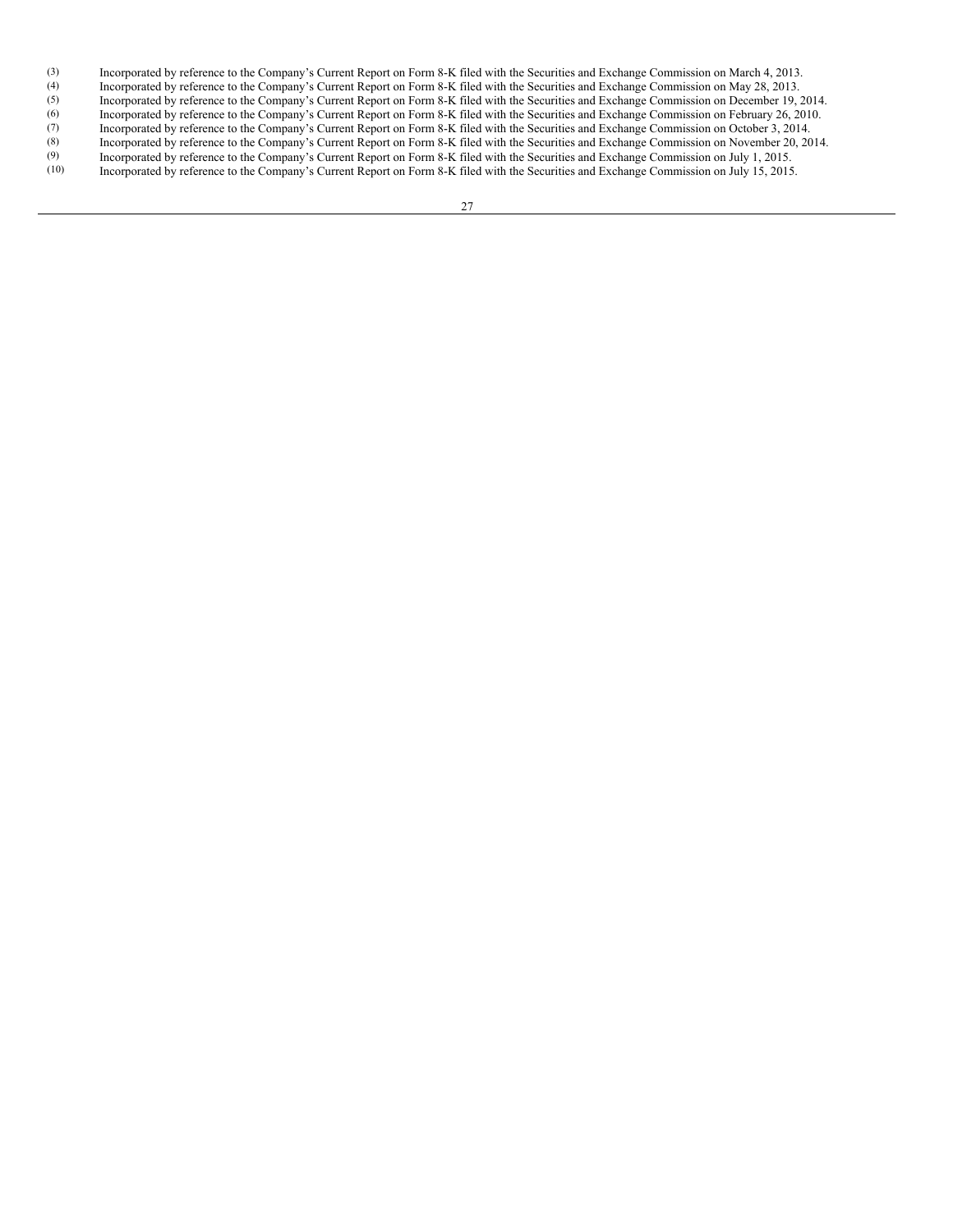# <span id="page-27-0"></span>**SIGNATURES**

Pursuant to the requirements of the Securities Exchange Act of 1934, the registrant has duly caused this report to be signed on its behalf by the undersigned thereunto duly authorized.

# **WPCS INTERNATIONAL INCORPORATED**

- By: /s/ Sebastian Giordano<br>Name: Sebastian Gi Sebastian Giordano Title: Interim Chief Executive Officer
- By: /s/ David Allen Name: David Allen<br>Title: Chief Financ Chief Financial Officer

Date: September 16, 2015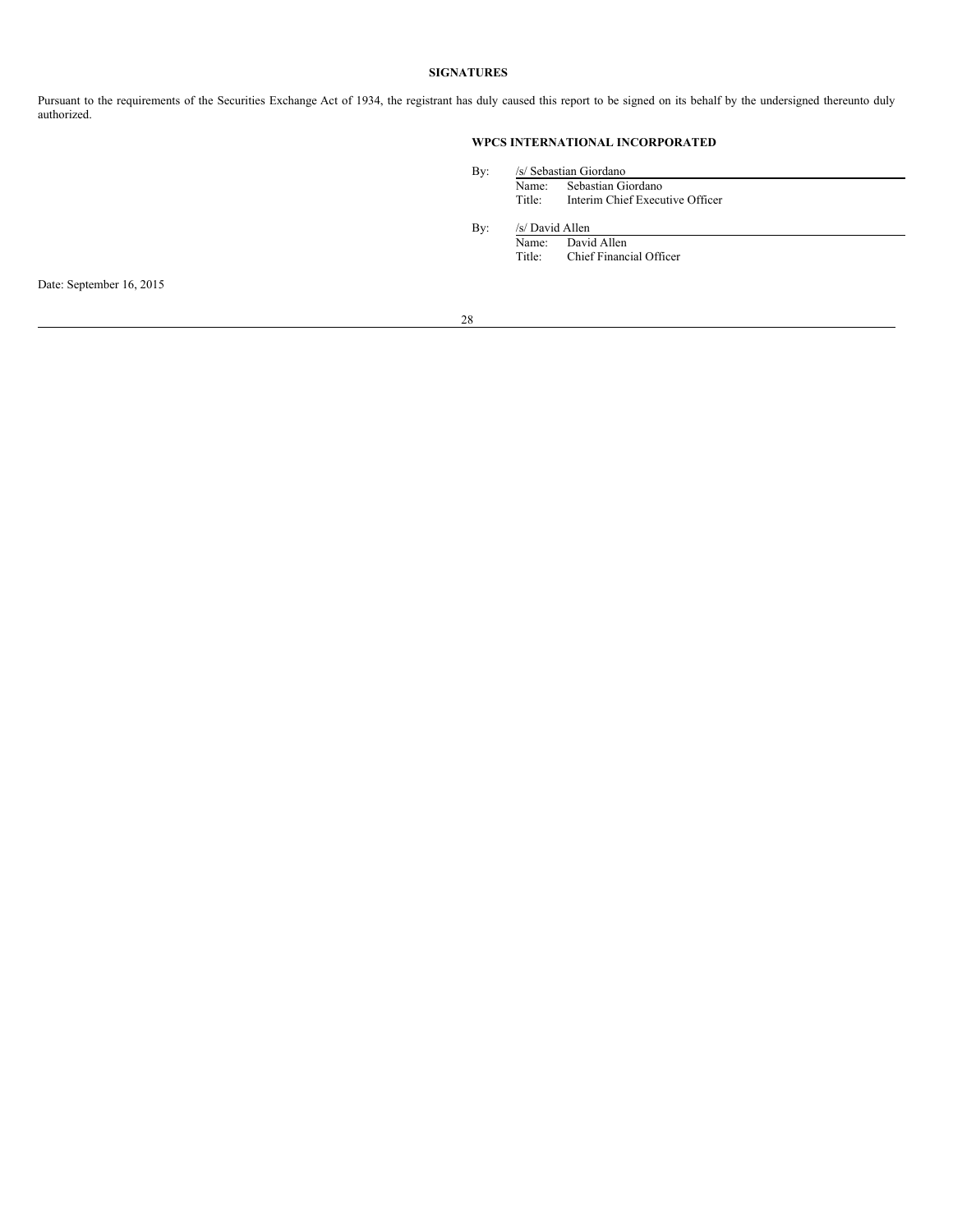#### CERTIFICATION OF PRINCIPAL EXECUTIVE OFFICER

I, Sebastian Giordano, certify that:

1. I have reviewed this quarterly report on Form 10-Q of WPCS International Incorporated;

2. Based on my knowledge, this report does not contain any untrue statement of a material fact or omit to state a material fact necessary to make the statements made, in light of the circumstances under which such statements were made, not misleading with respect to the period covered by this report;

3. Based on my knowledge, the financial statements, and other financial information included in this report, fairly present in all material respects the financial condition, results of operations and cash flows of the registrant as of, and for, the periods presented in this report;

4. The registrant's other certifying officer and I are responsible for establishing and maintaining disclosure controls and procedures (as defined in Exchange Act Rules 13a-15(e) and 15d-15(e)) and internal control over financial reporting (as defined in Exchange Act Rules 13a-15(f) and 15d-15(f)) for the registrant and have:

(a) Designed such disclosure controls and procedures, or caused such disclosure controls and procedures to be designed under our supervision, to ensure that material information relating to the registrant, including its consolidated subsidiaries, is made known to us by others within those entities, particularly during the period in which this report is being prepared;

(b) Designed such internal control over financial reporting, or caused such internal control over financial reporting to be designed under our supervision, to provide reasonable assurance regarding the reliability of financial reporting and the preparation of financial statements for external purposes in accordance with generally accepted accounting principles;

(c) Evaluated the effectiveness of the registrant's disclosure controls and procedures and presented in this report our conclusions about the effectiveness of the disclosure controls and procedures, as of the end of the period covered by this report based on such evaluation; and

(d) Disclosed in this report any change in the registrant's internal control over financial reporting that occurred during the registrant's most recent fiscal quarter (the registrant's fourth fiscal quarter in the case of an annual report) that has materially affected, or is reasonably likely to materially affect, the registrant's internal control over financial reporting; and

5. The registrant's other certifying officer(s) and I have disclosed, based on our most recent evaluation of internal control over financial reporting, to the registrant's auditors and the audit committee of the registrant's board of directors (or persons performing the equivalent functions):

(a) All significant deficiencies and material weaknesses in the design or operation of internal control over financial reporting which are reasonable likely to adversely affect the registrant's ability to record, process, summarize and report financial information; and

(b) Any fraud, whether or not material, that involves management or other employees who have a significant role in the registrant's internal controls over financial reporting.

Date: September 16, 2015

/s/ Sebastian Giordano Name: Sebastian Giordano<br>Title: Interim Chief Execu Interim Chief Executive Officer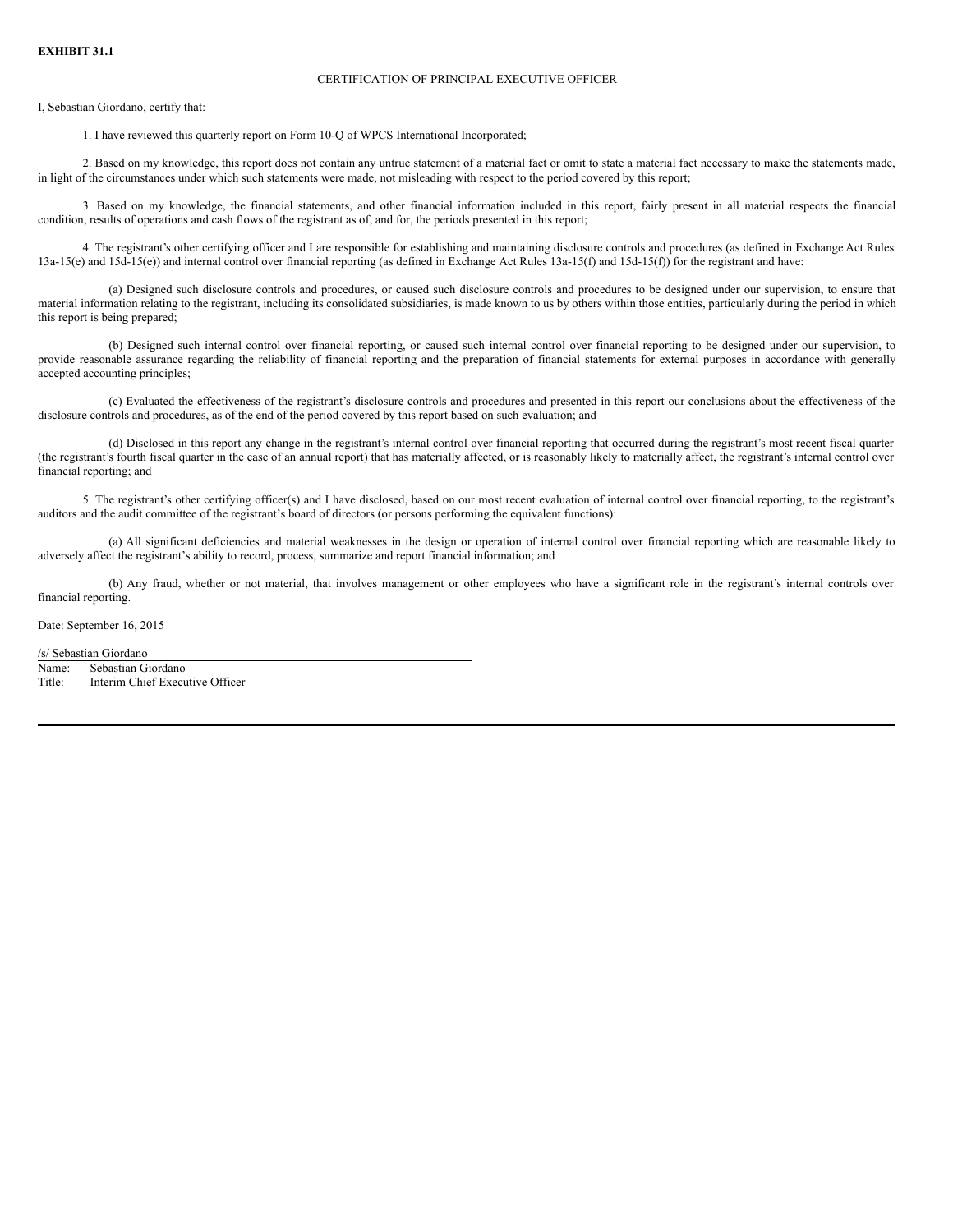#### CERTIFICATION OF PRINCIPAL FINANCIAL OFFICER

I, David Allen, certify that:

1. I have reviewed this quarterly report on Form 10-Q of WPCS International Incorporated;

2. Based on my knowledge, this report does not contain any untrue statement of a material fact or omit to state a material fact necessary to make the statements made, in light of the circumstances under which such statements were made, not misleading with respect to the period covered by this report;

3. Based on my knowledge, the financial statements, and other financial information included in this report, fairly present in all material respects the financial condition, results of operations and cash flows of the registrant as of, and for, the periods presented in this report;

4. The registrant's other certifying officer and I are responsible for establishing and maintaining disclosure controls and procedures (as defined in Exchange Act Rules 13a-15(e) and 15d-15(e)) and internal control over financial reporting (as defined in Exchange Act Rules 13a-15(f) and 15d-15(f)) for the registrant and have:

(a) Designed such disclosure controls and procedures, or caused such disclosure controls and procedures to be designed under our supervision, to ensure that material information relating to the registrant, including its consolidated subsidiaries, is made known to us by others within those entities, particularly during the period in which this report is being prepared;

(b) Designed such internal control over financial reporting, or caused such internal control over financial reporting to be designed under our supervision, to provide reasonable assurance regarding the reliability of financial reporting and the preparation of financial statements for external purposes in accordance with generally accepted accounting principles;

(c) Evaluated the effectiveness of the registrant's disclosure controls and procedures and presented in this report our conclusions about the effectiveness of the disclosure controls and procedures, as of the end of the period covered by this report based on such evaluation; and

(d) Disclosed in this report any change in the registrant's internal control over financial reporting that occurred during the registrant's most recent fiscal quarter (the registrant's fourth fiscal quarter in the case of an annual report) that has materially affected, or is reasonably likely to materially affect, the registrant's internal control over financial reporting; and

5. The registrant's other certifying officer(s) and I have disclosed, based on our most recent evaluation of internal control over financial reporting, to the registrant's auditors and the audit committee of the registrant's board of directors (or persons performing the equivalent functions):

(a) All significant deficiencies and material weaknesses in the design or operation of internal control over financial reporting which are reasonable likely to adversely affect the registrant's ability to record, process, summarize and report financial information; and

(b) Any fraud, whether or not material, that involves management or other employees who have a significant role in the registrant's internal controls over financial reporting.

Date: September 16, 2015

/s/ David Allen Name: David Allen

Title: Chief Financial Officer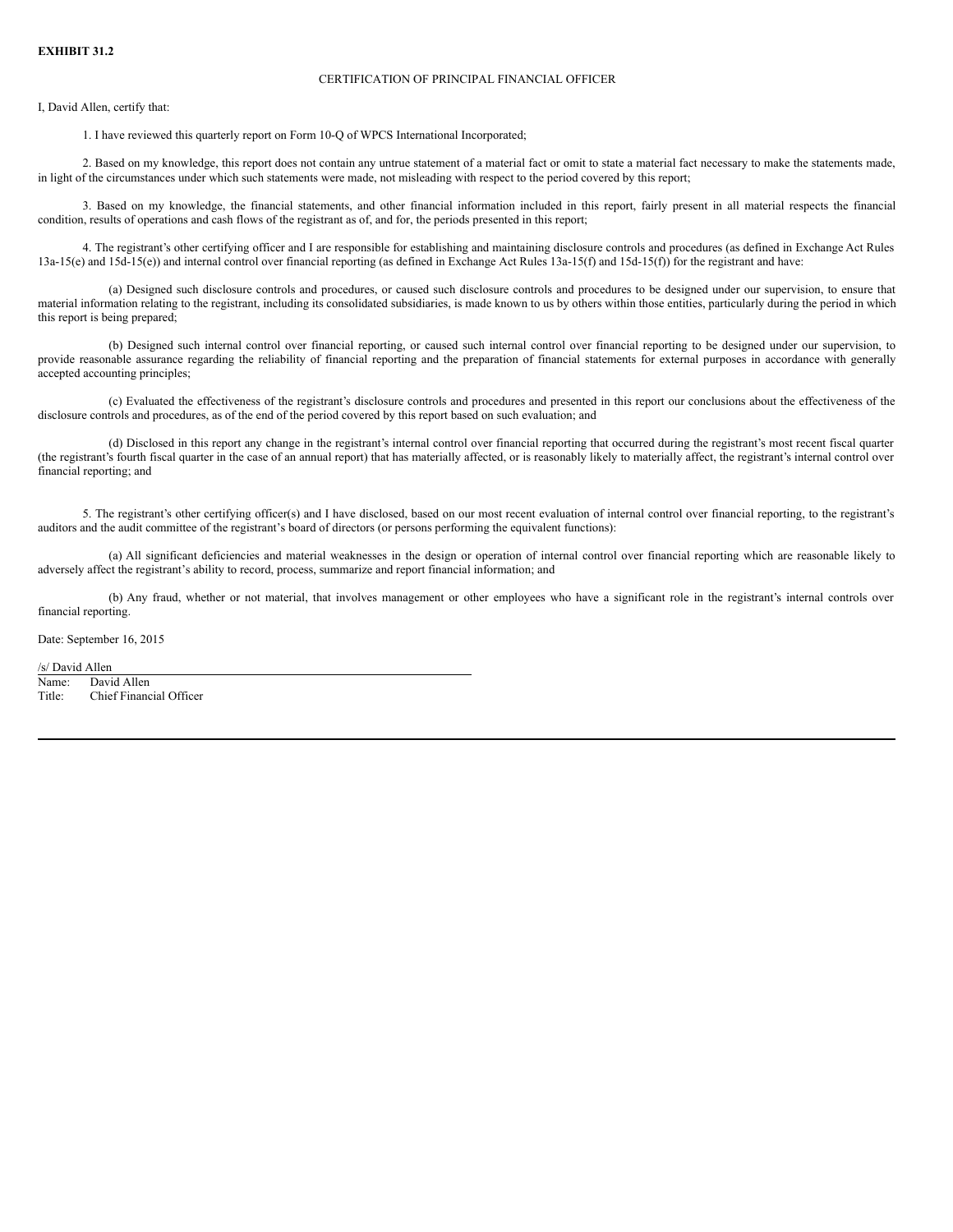### **CERTIFICATION PURSUANT TO 18 U.S.C. SECTION 1350, AS ADOPTED PURSUANT TO SECTION 906 OF THE SARBANES-OXLEY ACT OF 2002**

In connection with the quarterly report of WPCS International Incorporated. (the "Company") on Form 10-Q for the quarter ended July 31, 2015, as filed with the Securities and Exchange Commission (the "Report"), I, Sebastian Giordano, certify, pursuant to 18 U.S.C. Section 1350, as adopted pursuant to Section 906 of the Sarbanes-Oxley Act of 2002, that:

- (1) The Report fully complies with the requirements of section 13(a) or 15(d) of the Securities Exchange Act of 1934; and
- (2) The information contained in the Report fairly presents, in all material respects, the financial condition and results of operations of the Company.

Date: September 16, 2015 Name: September 16, 2015

By: /s/ Sebastian Giordano<br>Name: Sebastian Giordano Interim Chief Executive Officer